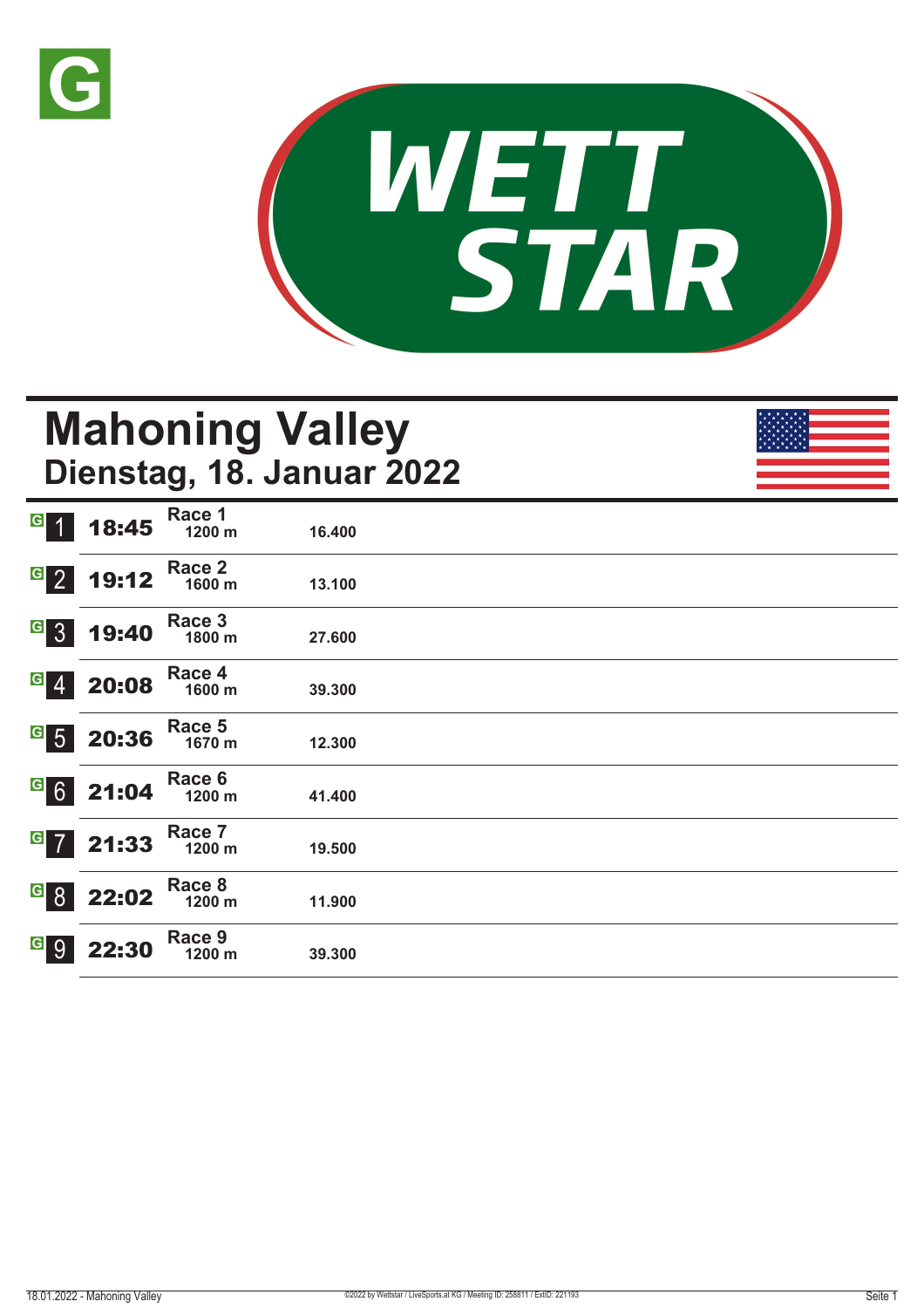| Beav's Boo               | 6 | <b>Flying Guillotine</b> | Klaatu                | My Pink Baby Bird  | She's Pure Silver       |  |
|--------------------------|---|--------------------------|-----------------------|--------------------|-------------------------|--|
| <b>Benevolent Austin</b> |   | Gaisgeach                | La Cafetera           | Nell's Bells       | Shvla                   |  |
| Best Of You              |   | Gizmo Jones              | La La Angel           | No Question        | Skv                     |  |
| <b>Bestow</b>            | 8 | Go Stormin Girl          | Last Drop Of Wine     | Out Atthe Speedway | <b>Special Conquest</b> |  |
| Bora Bora                |   | Hero Of The Hour         | Liauid Louie          | Pont Du Gard       | St Patty's Song         |  |
| <b>Boudoir Burlesque</b> |   | <b>High Rolling Dude</b> | Longdrinkofwater      | Poolside Cocktails | Sum Kinda Pretty        |  |
| Cee Cee's Got This       |   | Homeroom Angel           | Lucky Tuesday         | Port Hunter        | Sweet Queen Bee         |  |
| Ceviche                  |   | Hunter Scott             | <b>Magic Solution</b> | Rack Daddy         | Sweetalkingjustice      |  |
| Chargaree                |   | Insaciable Prince        | Make The Rules        | Rose's Galaxy      | Talkback                |  |
| Courting War             |   | J J's Fancy              | Manhattan Lady        | Royalandtoulouse   | The Wavne Factor        |  |
| Dalida                   |   | Jail House Code          | Maximizer             | Run Awesome Tiz    | <b>Thirsty Gal</b>      |  |
| Dana's Conquest          |   | Jane's Gold Tour         | Maximum Impact        | Sarah Jane         | <b>Top Hat Blitz</b>    |  |
| Debdurite                |   | Jilly From Jersey        | Midnight Alibi        | Saratoga Style     | <b>Treasured Nikky</b>  |  |
| Delia's Pride            |   | Jova Brillante           | My Angelica           | Sav Hev Kid        | Two Step Slew           |  |
| Double The Laugh         |   | Juju Nineteen            | My Glory              | Serve Revenge Cold | Voodooism               |  |
| Fairv                    |   | Justa Cowairl            | My Pharoah Lady       | Sheisthehero       | <b>Wolf Eves</b>        |  |

#### **WANN STARTET IHR JOCKEY / FAHRER...**

| Agustin Bracho<br>Andrew R. Ramgeet<br><b>Charle Oliveros</b><br>Edgar Paucar<br>Guillermo Rodriguez<br>Jose A. Bracho<br>Luis Antonio Gonzalez<br><b>Marshall Mendez</b><br>Sonny Leon<br>Yan Aviles | 6,7,9<br>2.8<br>1,2,3,4,6,8,9<br>6.8<br>3.6<br>.5.6.7 | Alex Gonzalez<br>Angel I. Diaz<br>David J. Haldar<br>Erik Barbaran<br><b>Hector Berrios</b><br>Luciano Hernandez<br>Luis Raul Rivera<br>Renzo Diaz<br>T. D. Houghton<br>Yarmarie L. Correa | 5.8<br>3,4,5,7,8,9<br>3,4,5,6<br>2,8<br>5.6<br>4.6 | Alexander Bendezu<br>Brandon Tapara<br>Diogdinabi Smith<br>Fernando Salazar Becerra<br>Jeffrey Sanchez<br>Luis Alberto Batista<br>Malcolm Franklin<br>Santiago Gonzalez<br>Victor Severino<br>Yuri Yaranga | 1,3,5,7,8<br>3.4<br>1.9<br>2,4,6<br>2.4,5,6,8,9<br>4,6,7,9<br>1,2.5<br>5,6,9 |
|-------------------------------------------------------------------------------------------------------------------------------------------------------------------------------------------------------|-------------------------------------------------------|--------------------------------------------------------------------------------------------------------------------------------------------------------------------------------------------|----------------------------------------------------|------------------------------------------------------------------------------------------------------------------------------------------------------------------------------------------------------------|------------------------------------------------------------------------------|
|-------------------------------------------------------------------------------------------------------------------------------------------------------------------------------------------------------|-------------------------------------------------------|--------------------------------------------------------------------------------------------------------------------------------------------------------------------------------------------|----------------------------------------------------|------------------------------------------------------------------------------------------------------------------------------------------------------------------------------------------------------------|------------------------------------------------------------------------------|

#### **WANN STARTET IHR TRAINER...**

| Aaron M. West      | 4,5 | Alejandro Murillo Rodriguez | 1,3,6 | Amy Sondei          |     | Andrew Tumblin     |       |
|--------------------|-----|-----------------------------|-------|---------------------|-----|--------------------|-------|
| Anna Decker        | 2.9 | Arizona Miller              | 5.8   | Barbara J. Riley    |     | Brian Cook         | 1,2,5 |
| C. Louis Bates     |     | Carlos Inirio               |       | Charles A. Walker   |     | Craig Sweeting     |       |
| Danny R. Bird      |     | Ethan W. West               |       | Gary L. Johnson     |     | Glenrov Brown      |       |
| Israel Acevedo     |     | Ivan Calderon               |       | Ivan Vazquez        | 2.5 | James R. Jackson   |       |
| Jason Dacosta      |     | Jay P. Bernardini           | 1,2,8 | Jeffrev Skerrett    |     | Johanna Urieta     | 3,5   |
| John T. Brown      |     | Jose A. Lopez               |       | Jose A. Romero      |     | Joseph M. Poole    | 7,9   |
| Joseph P. Mahan    |     | Jr. Eduardo Maver           |       | Juan C. Martinez    |     | Larry E. Smith     |       |
| Larry R. Reed      |     | Lori Loudin-Smith           | 4.6   | Maria E. Pinzon     |     | Mark Doering       |       |
| Mary L. Hurley     |     | Megan Fadlovich             |       | Michelle L. Elliott |     | Nestor Rivera      | 3,9   |
| Norman L. Cash     |     | Osborne Smith               |       | Penny Rone          |     | Ricardo Bailey     | 3,4,6 |
| Richard T. Vickers |     | Robert C. Cline             |       | Robert Zircher      |     | Rodney C. Faulkner |       |
| Shane M. Spiess    |     | Sharon Ceccato              |       | Susan L. Anderson   |     | Timothy E. Hamm    |       |
| Tina Casalinova    | 6,8 | Wilfrido Montano            |       |                     |     |                    |       |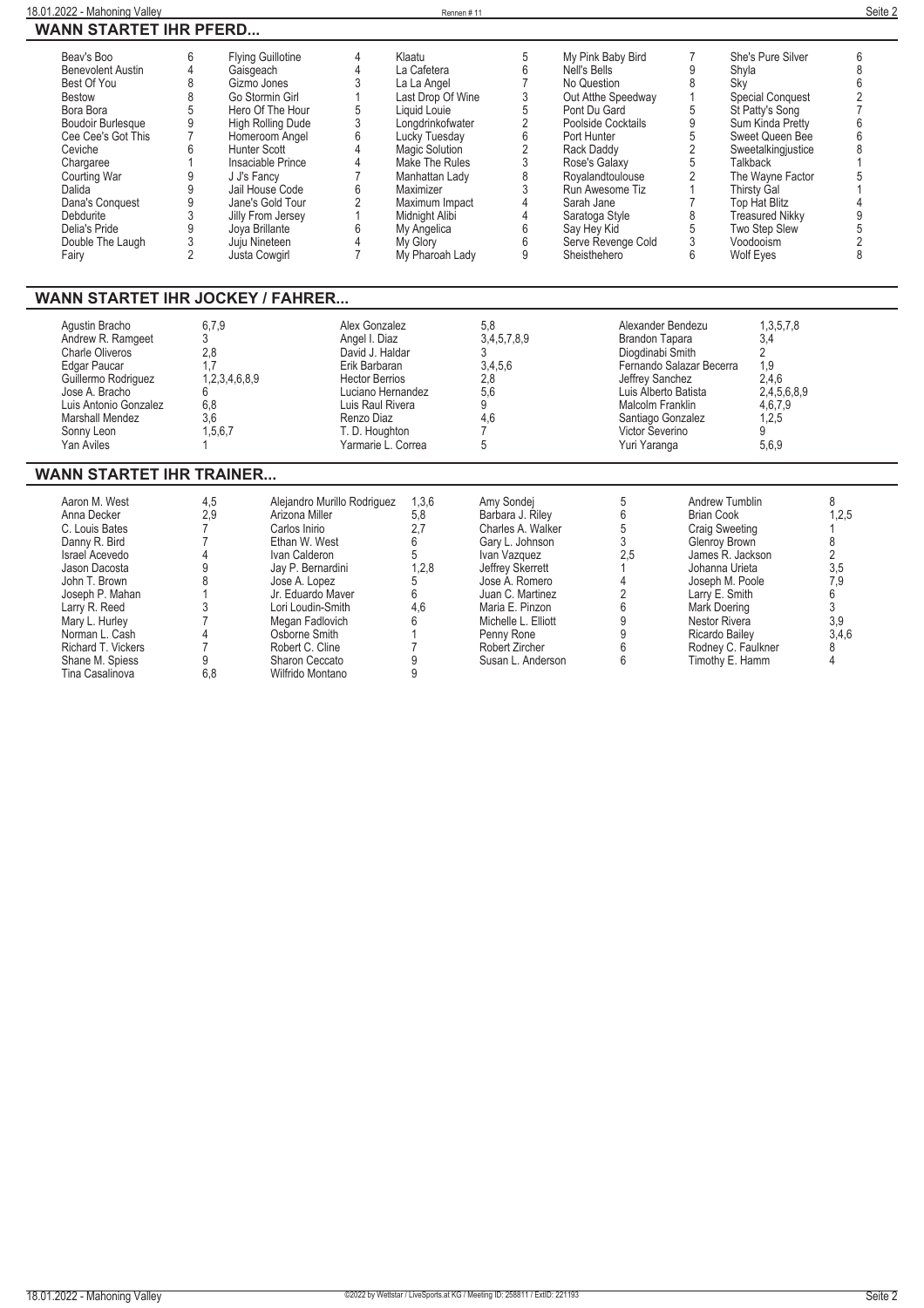**1**

**18:45 1200 m 16.400** 

**Flach**

**Race 1**

**Rennpreis: 16.400** FOR FILLIES AND MARES THREE YEARS OLD AND UPWARD. Three Year Olds, 118 lbs.; Older, 126 lbs. Non-winners Of A Race Since<br>December 18 Allowed 2 lbs. Claiming Price \$5,000 (Races Where Entered For \$4,000 Or Less Not Conside

| 1200                    |                                                                     |                   |                         |      |                                                                       |
|-------------------------|---------------------------------------------------------------------|-------------------|-------------------------|------|-----------------------------------------------------------------------|
|                         | <b>Run Awesome Tiz</b>                                              |                   |                         |      |                                                                       |
| 1                       | 5j. rotbraun S (Awesome Of Course - Tiz Next)                       | 11.12 Mvr         | 1                       | 1200 | 7.6 David Haldar<br>Run Awesome Tiz, Jilly From Jersey, Due N         |
|                         | Trainer: Alejandro Murillo Rodriguez                                | 24.11 Mvr         | 1                       | 1200 | 5,1 Sonny Leon<br>Run Awesome Tiz, Kitty's Promise, Queens            |
| 56.2                    | Besitzer: Murillo Aaa Racing                                        | 03.11 Myr         | 1                       | 1100 | 5,2 Sonny Leon<br>Run Awesome Tiz, Unwritten, Aunt Irene              |
|                         |                                                                     | 07.10 Thistledown | 3                       | 1100 | 17,6 Alvaro Hernandez-Lope Carol's Royalty, Thunder Buggy, Run Awes   |
| Box: 1<br>ML: 4,0       | <b>Sonny Leon</b>                                                   | 07.09 Thistledown | 6                       | 1200 | 44,8 Alvaro Hernandez-Lope Jlo Can Dance, Blushing Betty, Special Bea |
|                         | <b>Jilly From Jersey</b>                                            |                   |                         |      |                                                                       |
| $\overline{\mathbf{2}}$ | 8j. kastanie S (Jersey Town - Timed Perfectly)                      | 11.12 Mvr         | 2                       | 1200 | 13,1 Edgar Paucar<br>Run Awesome Tiz, Jilly From Jersey, Due N        |
|                         | Trainer: Joseph P. Mahan                                            | 01.11 Mvr         | 1                       | 1100 | 3.8 Edgar Paucar<br>Jilly From Jersey, Proud Maid Marian, Cool I      |
| 56.2                    | Besitzer: Theresa Mahan                                             | 23.10 Mvr         | 3                       | 1200 | 8.7 Edgar Paucar<br>The Two Nancy's, Chargaree, Jilly From Jer        |
|                         |                                                                     | 13.10 Thistledown | 3                       | 1100 | 6,8 Edgar Paucar<br>Cool Iris, Flat Out Super, Jilly From Jersey      |
| Box: 2<br>ML: 9,0       | <b>Edgar Paucar</b>                                                 | 22.09 Thistledown | 3                       | 1200 | 7.1 Edgar Paucar<br>Arrowsphere, Anthony's Girl, Jilly From Jers      |
|                         | Chargaree                                                           |                   |                         |      |                                                                       |
| 3                       | 8j. rotbraun S (Sangaree - Strike Away)                             | 01.01 Mvr         | 1                       | 1100 | 1.6 David Haldar<br>Chargaree, Black Butte, Hoboken Hustle            |
|                         | Trainer: Craig Sweeting                                             | 11.12 Mvr         | 1                       | 1200 | 5.2 Fernando Salazar Bece Chargaree, Hoboken Hustle, Secret Princes   |
| 57.2                    | Besitzer: Jill Sweeting                                             | 20.11 Mvr         | 3                       | 1200 | 1.1 Sonny Leon<br>Racinrosemary, Secret Princess, Chargaree           |
|                         |                                                                     | 08.11 Mvr         | $\overline{\mathbf{2}}$ | 1200 | 1.9 Sonny Leon<br>Friday, Chargaree, Kitty Express                    |
| Box: 3<br>ML: 7,0       | <b>Fernando Salazar Becerra</b>                                     | 23.10 Mvr         | $\overline{2}$          | 1200 | 2.1 Sonny Leon<br>The Two Nancy's, Chargaree, Jilly From Jer          |
|                         |                                                                     |                   |                         |      |                                                                       |
| 4                       | <b>Out Atthe Speedway</b><br>5j. rotbraun S (Souper Speedy - Yolie) | 11.12 Mvr         | 1                       | 1200 | 7,2 Guillermo Rodriguez<br>Out Atthe Speedway, Unwritten, Queens Gif  |
|                         | Trainer: Jay P. Bernardini                                          | 26.10 Fort Erie   | 1                       | 1100 | .5 Kirk Johnson<br>Out Atthe Speedway, Misguided Passion, P           |
| 56.2                    | Besitzer: Jay P. Bernardini                                         | 19.10 Fort Erie   | $\overline{2}$          | 1200 | 2.2 Kirk Johnson<br>Cassie's Rainbow, Out Atthe Speedway, So          |
|                         |                                                                     | 28.09 Fort Erie   | 1                       | 1200 | 1.5 Kirk Johnson<br>Out Atthe Speedway, Above The Line, Swe           |
| Box: 4<br>ML: 55,0      | <b>Guillermo Rodriguez</b>                                          | 16.09 Woodbine    | 6                       | 1300 | 5,9 Daisuke Fukumoto<br>Naitaka, For My Elbi, Shuddacuddawudda        |
|                         | <b>Thirsty Gal</b>                                                  |                   |                         |      |                                                                       |
| 5                       | 7j. rotbraun S (Stay Thirsty - Fujiana)                             | 05.12 Mountaineer | 6                       | 1600 | 12,7 Gabriel Lagunes<br>Little Matilda, Mayan Queen, Black Butte      |
|                         | Trainer: Osborne Smith                                              | 14.09 Mountaineer | 1                       | 1670 | 1,3 Angel Diaz<br>Thirsty Gal, Desert Dotty, Midnight Leap            |
| 56.2                    | Besitzer: Osborne Smith                                             | 08.09 Mountaineer | $\overline{2}$          | 1600 | 2,5 Gabriel Laqunes<br>Sassy Justice, Thirsty Gal, Legendarys First   |
|                         |                                                                     | 22.08 Mountaineer | 1                       | 1600 | ,9 Gabriel Lagunes<br>Thirsty Gal, Nessum Dorma, Miss Heart           |
| Box: 5<br>ML: 11,0      | <b>Alexander Bendezu</b>                                            | 07.08 Mountaineer | 9                       | 1670 | 47,4 Gabriel Lagunes<br>Catch A Bid, Evil Lyn, Don't Blame Judy       |
|                         | <b>Talkback</b>                                                     |                   |                         |      |                                                                       |
| 6                       | 6j. kastanie S (Backtalk - Intuition)                               | 11.12 Mvr         | 4                       | 1200 | .7 Sonny Leon<br>Run Awesome Tiz, Jilly From Jersey, Due N            |
|                         | Trainer: Jeffrey Skerrett                                           | 29.11 Mvr         | $\overline{7}$          | 1200 | 3,8 Sonny Leon<br>Frills, Yes Please, J P's Gladys                    |
| 54.0                    | Besitzer: Danielle Agnello                                          | 13.11 Myr         | 1                       | 1200 | .9 Erik Barbaran<br>Talkback, All American Jewel, Myositis Myst       |
|                         |                                                                     | 23.10 Mvr         | 1                       | 1100 | 2.9 Erik Barbaran<br>Talkback, Bad Karma, Oneprettything              |
| Box: 6<br>ML: 5,0       | <b>Yan Aviles</b>                                                   | 07.10 Thistledown | 5                       | 1100 | 37.2 Erik Barbaran<br>Hasty Lady, Esplanande, Front Circle            |
|                         | <b>Go Stormin Girl</b>                                              |                   |                         |      |                                                                       |
|                         | 5j. rotbraun S (Get Stormy - Alices Good Girl)                      | 18.12 Hawthorne   | 1                       | 1200 | 4,4 Victor Santiago<br>Go Stormin Girl, Triple Scout, Cowgirl Kimm    |
|                         | Trainer: Brian Cook                                                 | 11.12 Hawthorne   | $\overline{\mathbf{2}}$ | 1200 | 6.7 Javier Tavares<br>Showit, Go Stormin Girl, Lady Magna             |
| 56.2                    | Besitzer: Pioquinto, Marcelo And Cook,                              | 05.12 Hawthorne   | 7                       | 1000 | 27,3 Constantino Roman<br>Baileston Lassie, First Squadron, Sense Of  |
|                         |                                                                     | 20.11 Hawthorne   | 5                       | 1100 | 3,5 E. Baird<br>Triple Scout, Vegan Goes Best, First Squad            |
| Box: 7<br>ML: 35,0      | <b>Santiago Gonzalez</b>                                            | 12.11 Hawthorne   | 3                       | 1200 | 4,2 E. Baird<br>Showit, Lady Magna, Go Stormin Girl                   |
| Ergebnis:               | Quoten:                                                             |                   |                         |      |                                                                       |
|                         |                                                                     |                   |                         |      |                                                                       |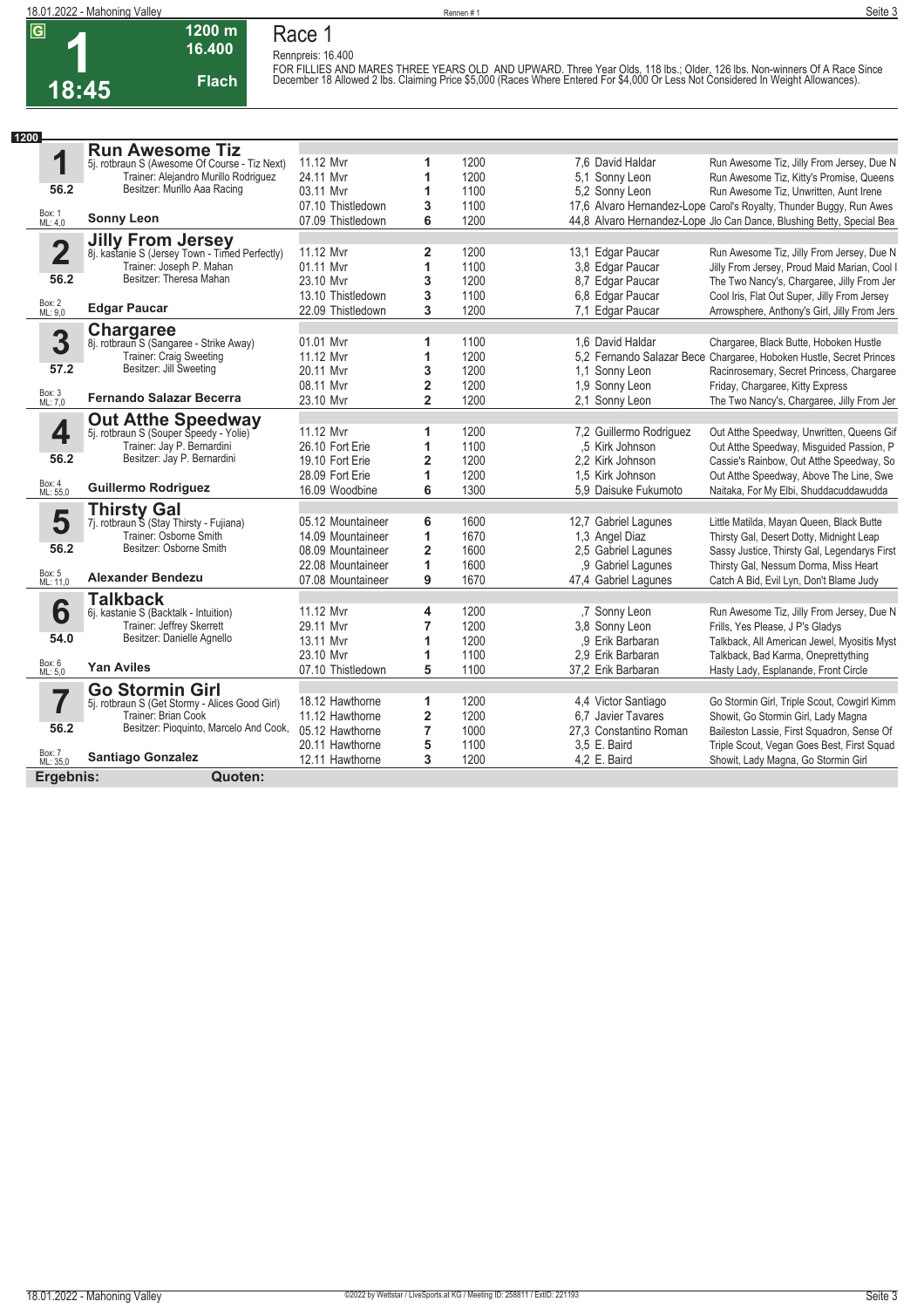

#### **1600 m 13.100 Flach Race 2 Rennpreis: 13.100**

FOR FILLIES AND MARES THREE YEARS OLD AND UPWARD WHICH HAVE NEVER WON TWO RACES. Three Year Olds, 118 lbs.;<br>Older, 126 lbs. Non-winners Of A Race Since December 18 Allowed 2 lbs. Claiming Price \$5,000.

| 1600               |                                                                  |                     |                         |      |                            |                                              |
|--------------------|------------------------------------------------------------------|---------------------|-------------------------|------|----------------------------|----------------------------------------------|
|                    | <b>Special Conquest</b>                                          |                     |                         |      |                            |                                              |
| 1                  | 8j. dunkelbr S (Greeley's Conquest - Our Spec                    | 19.12 Hawthorne     | 3                       | 1670 | 3,0 E. Baird               | Imagine Gold, Locash, Special Conquest       |
|                    | Trainer: Brian Cook                                              | 12.12 Hawthorne     | $\overline{\mathbf{2}}$ | 1670 | 8.3 Javier Tavares         | Ghaaleb's Dreams, Special Conquest, Loca     |
| 56.2               | Besitzer: Robey, Alysia And Cook, Bria                           | 27.11 Hawthorne     | 3                       | 1670 | 8.7 Javier Tavares         | Unburnt, Next Time You Win, Special Cong     |
|                    |                                                                  | 05.11 Hawthorne     | 3                       | 1600 | 36.3 Eduardo Gallardo      | Nofansinthestands, Ghaaleb's Dreams, Spe     |
| Box: 3<br>ML: 26,0 | <b>Santiago Gonzalez</b>                                         | 10.10 Hawthorne     | 4                       | 1200 | 13,9 Eduardo Gallardo      | Avasarala, Charlo, Littlebitofbluskys        |
|                    | <b>Jane's Gold Tour</b>                                          |                     |                         |      |                            |                                              |
| A<br>1             | 4j. grau/bra S (Tourist - Rags O' Gold)                          | 26.12 Hawthorne     | 10                      | 1200 | 23.1 Alexis Centeno        | I Love To Race, Khozys Crown, Wished         |
|                    | Trainer: Brian Cook                                              | 12.12 Hawthorne     | 5                       | 1670 | 5.0 Juan Molina, Jr.       | Ghaaleb's Dreams, Special Conquest, Loca     |
| 56.2               | Besitzer: Haag, Sharon And Robey, Aly                            | 27.11 Hawthorne     | 4                       | 1670 | 8.4 Chel-C Bailey          | Unburnt, Next Time You Win, Special Cong     |
|                    |                                                                  | 06.11 Hawthorne     | 8                       | 1100 | 11,0 Rocco Bowen           | She's A Big Star, La Guerrerita, I Love To R |
| Box: 5<br>ML: 26,0 | <b>Santiago Gonzalez</b>                                         | 01.08 Arlington     | 6                       | 1600 | 15.9 Eduardo Gallardo      | Seven Kingdoms, Juliaison, Nofansinthesta    |
|                    | Longdrinkofwater                                                 |                     |                         |      |                            |                                              |
| $\overline{2}$     | 4j. rotbraun S (Jack Milton - Calamari)                          | 01.01 Mvr           | 2                       | 1670 | 4.7 Luis Batista           | My Wynter Echo, Longdrinkofwater, Rack D     |
|                    | Trainer: Anna Decker                                             | 14.12 Mvr           | 5                       | 1200 | 11,0 Javier Padron-Barcena | Mavi, Shannon's Girl, Bay Magic              |
| 56.2               | Besitzer: Scott Abbott                                           | 03.12 Turfway Park  | 8                       | 1600 | 68,1 Javier Padron-Barcena | Neversaynoletsgo, Tami Ann, Smarty Artie     |
|                    |                                                                  | 29.10 Keeneland     | $\overline{7}$          | 1400 | 73,0 Gregory Romero        | Guana Cay, Bertrada, Flashy Biz              |
| Box: 1<br>ML: 4,0  | <b>Luis Alberto Batista</b>                                      | 08.10 Btp           | $\overline{2}$          | 1200 | 34.0 Luis Batista          | Here And Vow, Longdrinkofwater, Naughty      |
|                    | <b>Voodooism</b>                                                 |                     |                         |      |                            |                                              |
| 3                  | 4j. kastanie S (Flatter - Magical Cat)                           | 01.01 Mvr           | 7                       | 1670 | 15,4 Diogdinabi Smith      | My Wynter Echo, Longdrinkofwater, Rack D     |
|                    | Trainer: Carlos Inirio                                           | 18.12 Mvr           | 6                       | 1600 | 15.8 Erik Barbaran         | San Nicola Prancer, Out Of Pocket, Fairy     |
| 56.2               | Besitzer: Jefferson Evangelista                                  | 30.11 Mountaineer   | 3                       | 1600 | 3.0 Marco Ccamague         | Wild Oatsse, Millie, Voodooism               |
|                    |                                                                  | 14.11 Mountaineer   | 1                       | 1600 | 10,9 Marco Ccamaque        | Voodooism, Miss Dogwood, Abuela Cori         |
| Box: 2<br>ML: 21,0 | Diogdinabi Smith                                                 | 02.11 Mountaineer   | 4                       | 1100 | 19,3 Marco Ccamague        | Talk Dirty, Divine Choice, Trinni Cutie Pie  |
|                    | <b>Fairy</b>                                                     |                     |                         |      |                            |                                              |
| 4                  | 5j. rotbraun S (Fury Kapcori - Arabian Magic)                    | 01.01 Mvr           | 4                       | 1670 | 3.4 Luis Rivera            | My Wynter Echo, Longdrinkofwater, Rack D     |
|                    | Trainer: James R. Jackson                                        | 18.12 Mvr           | 3                       | 1600 | 5.8 Hector Berrios         | San Nicola Prancer, Out Of Pocket, Fairy     |
| 56.2               | Besitzer: Michael A. Johns                                       | 29.11 Mvr           | 4                       | 1200 | 13,0 Brandon Tapara        | Cardioversion, Shannon's Girl, Talk Dirty    |
|                    |                                                                  | 17.11 Myr           | 5                       | 1100 | 8.6 Hector Rosario, Jr.    | War Cat, Cardioversion, Illusions Of Love    |
| Box: 4<br>ML: 7,0  | <b>Hector Berrios</b>                                            | 19.10 Fort Erie     | $\overline{2}$          | 1200 | 5.0 Kirk Johnson           | Enhanced Finance, Fairy, Penniesfromabov     |
|                    |                                                                  |                     |                         |      |                            |                                              |
| 5                  | <b>Magic Solution</b><br>4j. rotbraun S (Creative Cause - Arana) | 27.12 Hawthorne     | 7                       | 1670 | 5,9 Victor Santiago        | Watchin The Wheels, Princess Tine, Hoosi     |
|                    | Trainer: Juan C. Martinez                                        | 19.12 Hawthorne     | 5                       | 1670 | 4,5 Alexis Centeno         | Imagine Gold, Locash, Special Conquest       |
| 56.2               | Besitzer: Juan C. Martinez                                       | 27.11 Hawthorne     | 7                       | 1670 | 3,0 Angel Rodriguez        | Unburnt, Next Time You Win, Special Conq     |
|                    |                                                                  | 05.11 Hawthorne     | $\overline{7}$          | 1600 | 14,5 Albert Lopez          | Nofansinthestands, Ghaaleb's Dreams, Spe     |
| Box: 6<br>ML: 11,0 | <b>Jeffrey Sanchez</b>                                           | 15.10 Hawthorne     | $\overline{\mathbf{2}}$ | 1670 | 2.6 Albert Lopez           | One Flashy Girl, Magic Solution, Ghaaleb's   |
|                    | <b>Rovalandtoulouse</b>                                          |                     |                         |      |                            |                                              |
| 6                  | 4j. rotbraun S (Overanalyze - Yaletown)                          | 30.12 Mvr           | 7                       | 1200 | 61,1 Diogdinabi Smith      | Shannon's Girl, Talk Dirty, Seeking Violet   |
|                    | Trainer: Ivan Vazquez                                            | 01.12 Mountaineer   | 6                       | 1000 | 53,2 Yuri Yaranga          | Blue Rockette, Eye Have Candy, Hello My      |
| 56.2               | Besitzer: Jessica Bates                                          | 19.10 Mountaineer   | 6                       | 1600 | 25,6 Ricardo Barrios       | Saved At The Wire, Nomiraclesneeded, Milli   |
|                    |                                                                  | 06.10 Mountaineer   | 3                       | 1700 | 32,5 Marco Ccamaque        | Untapped Energy, Nomiraclesneeded, Roya      |
| Box: 7<br>ML: 21,0 | <b>Guillermo Rodriguez</b>                                       | 26.09 Mountaineer   | 4                       | 1600 | 33,7 Odhair Mayta          | Untapped Energy, Nomiraclesneeded, Millie    |
|                    | <b>Rack Daddy</b>                                                |                     |                         |      |                            |                                              |
| 7                  | 5j. grau/bra S (The Factor - Kissin Party)                       | 01.01 Mvr           | 3                       | 1670 | 1,5 Guillermo Rodriguez    | My Wynter Echo, Longdrinkofwater, Rack D     |
|                    | Trainer: Jay P. Bernardini                                       | 18.12 Myr           | 4                       | 1600 | 2.8 Guillermo Rodriguez    | San Nicola Prancer, Out Of Pocket, Fairy     |
| 56.2               | Besitzer: Gus Pesaturo                                           | 29.11 Mvr           | 5                       | 1200 | 4,6 Guillermo Rodriguez    | Cardioversion, Shannon's Girl, Talk Dirty    |
|                    |                                                                  | 01.08 Monmouth Park | 5                       | 1670 | 6.2 Derbe Glass            | R B C Gold, One Night Stand, Tiz Herself     |
| Box: 8<br>ML: 35,0 | <b>Charle Oliveros</b>                                           | 09.07 Monmouth Park | 3                       | 1670 | 10.9 Derbe Glass           | Paddy's Princess, One Night Stand, Rack D    |
| Ergebnis:          | Quoten:                                                          |                     |                         |      |                            |                                              |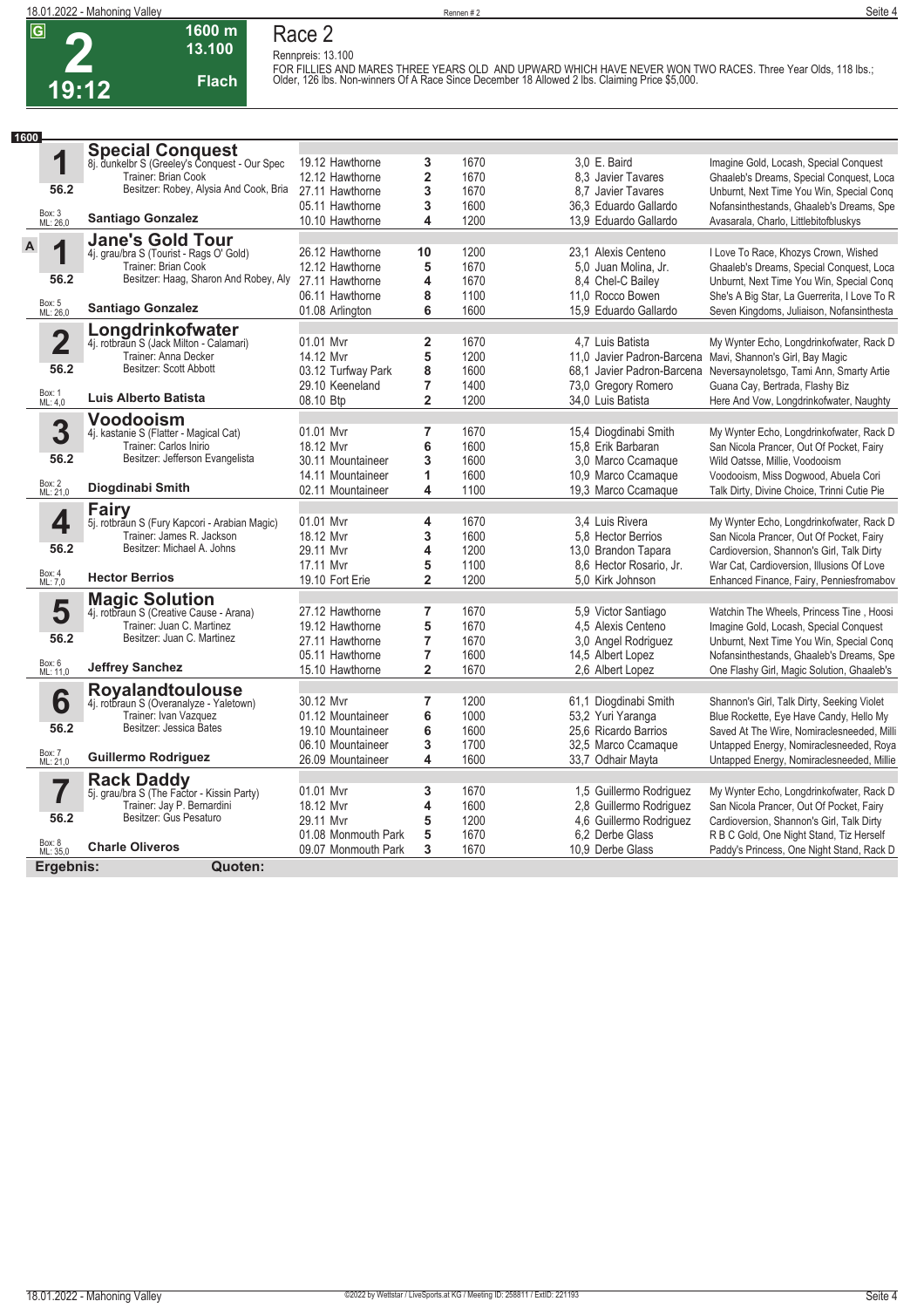**1800 m Race 3**



**27.600 Flach**

**Rennpreis: 27.600** FOR FOUR YEAR OLDS AND UPWARD. Weight, 118 lbs. Claiming Price \$8,000, For Each \$1,000 Higher In Claiming Price An Additional 1<br>lb. (Multiple Winners In 2021 - 2022 Preferred)(Ohio Registered Foals Preferred)Starters in Le

| 1800 |                         |                                                                                     |                        |                         |      |                        |                                                                    |
|------|-------------------------|-------------------------------------------------------------------------------------|------------------------|-------------------------|------|------------------------|--------------------------------------------------------------------|
|      |                         | <b>Gizmo Jones</b>                                                                  |                        |                         |      |                        |                                                                    |
|      | 1                       | 8j. dunkelbr W (Giant Gizmo - Our Miss Jones)                                       | 28.12 Mvr              | 3                       | 2000 | .5 Erik Barbaran       | Last Drop Of Wine, Make The Rules, Gizmo                           |
|      |                         | Trainer: Johanna Urieta                                                             | 06.12 Mvr              | $\overline{\mathbf{2}}$ | 1800 | 1.6 Erik Barbaran      | Itasca, Gizmo Jones, Double The Laugh                              |
|      | 56.2                    | Besitzer: Urieta's Racing Stable                                                    | 15.11 Myr              | $\overline{\mathbf{2}}$ | 1700 | 2.6 Erik Barbaran      | Last Drop Of Wine, Gizmo Jones, Fat Dadd                           |
|      |                         |                                                                                     | 19.10 Mountaineer      | $\overline{\mathbf{2}}$ | 1600 | 2,1 Erik Barbaran      | Sky Writer, Gizmo Jones, Scorsese                                  |
|      | Box: 6<br>ML: 35,0      | <b>Erik Barbaran</b>                                                                | 20.09 Thistledown      | 3                       | 1640 | 5.8 Ricardo Feliciano  | Double Deep, Ihadadream, Gizmo Jones                               |
|      |                         |                                                                                     |                        |                         |      |                        |                                                                    |
| A    | 1                       | Serve Revenge Cold<br>6j. dunkelbr W (I Want Revenge - Impatient La                 | 05.01 Mvr              | 6                       | 1200 | 5,7 David Haldar       | Reinvestedinterest, Often Enough, Hansena                          |
|      |                         | Trainer: Johanna Urieta                                                             | 27.12 Mvr              | $\overline{\mathbf{2}}$ | 1600 | 3.0 David Haldar       | Jack Be Fast, Serve Revenge Cold, Attack                           |
|      | 50.8                    | Besitzer: David Urieta Racing Stable A                                              | 11.12 Mvr              | $\overline{7}$          | 1600 | 8.5 Erik Barbaran      | Private Drive, Visual Mission, Gone Too So                         |
|      |                         |                                                                                     | 22.11 Myr              | 8                       | 1600 | 11.8 Erik Barbaran     | Indian Fever, To Win, Over Icce                                    |
|      | Box: 8<br>ML: 35,0      | <b>Guillermo Rodriguez</b>                                                          | 30.10 Mvr              | 6                       | 2000 | 45,0 Erik Barbaran     | Forewarned, Wicked Warrior, To Win                                 |
|      |                         |                                                                                     |                        |                         |      |                        |                                                                    |
|      | $\overline{\mathbf{2}}$ | <b>Debdurite</b>                                                                    | 05.01 Mvr              | 1                       | 1600 |                        |                                                                    |
|      |                         | 7j. rotbraun W (Soldat - Oakwood Park)<br>Trainer: Nestor Rivera                    | 20.12 Myr              | 1                       | 1600 | 1,3 Angel Diaz         | Debdurite, Looks Good N A Tux, Winking At                          |
|      | 54.4                    | Besitzer: Nestor R. Rivera                                                          |                        |                         |      | 4,8 Angel Diaz         | Debdurite, Dancingintodark, Nod To Persia                          |
|      |                         |                                                                                     | 07.12 Mvr              | 6                       | 1600 | 13.1 Sonny Leon        | Storm Risk, Giles, Enjoy Baseball                                  |
|      | Box: 1<br>ML: 7,0       | Angel I. Diaz                                                                       | 16.11 Mvr              | 5                       | 1670 | 14,0 Angel Diaz        | Itasca, Big Truck, Blame It On Eddie                               |
|      |                         |                                                                                     | 08.11 Mvr              | 1                       | 1600 | 7,5 Angel Diaz         | Debdurite, Tamanrassett, The Drake                                 |
|      |                         | <b>Maximizer</b>                                                                    |                        |                         |      |                        |                                                                    |
|      | 3                       | 5j. kastanie W (Silver Max - Be Glorious)                                           | 28.12 Mvr              | 6                       | 2000 |                        | 8,4 Fernando Salazar Bece Last Drop Of Wine, Make The Rules, Gizmo |
|      |                         | Trainer: Ricardo Bailey                                                             | 15.12 Mvr              | 6                       | 1100 | 20.2 Alexander Bendezu | Attuck, Strategic Ekati, Alacritous                                |
|      | 56.7                    | Besitzer: Lion Palm Racing Stable                                                   | 06.12 Mvr              | 6                       | 1800 | 5.1 Alexander Bendezu  | Itasca, Gizmo Jones, Double The Laugh                              |
|      |                         |                                                                                     | 10.11 Myr              | 6                       | 1600 | 17.7 Marshall Mendez   | Sky Writer, Statesboro, Smash                                      |
|      | Box: 2<br>ML: 16,0      | <b>Alexander Bendezu</b>                                                            | 02.11 Mvr              | $\overline{7}$          | 1670 | 29.5 Alex Gonzalez     | Double Deep, Latin Spice, Surf And Turf                            |
|      |                         | <b>Make The Rules</b>                                                               |                        |                         |      |                        |                                                                    |
|      | 4                       | 7j. kastanie W (Algorithms - Pegastorm)                                             | 28.12 Mvr              | 2                       | 2000 | 17,2 Brandon Tapara    | Last Drop Of Wine, Make The Rules, Gizmo                           |
|      |                         | Trainer: Mark Doering                                                               | 06.12 Mvr              | 4                       | 1800 | 5,8 Brandon Tapara     | Itasca, Gizmo Jones, Double The Laugh                              |
|      | 56.7                    | Besitzer: Marian Cizmar                                                             | 15.11 Myr              | $\overline{\mathbf{4}}$ | 1700 | 7.6 Brandon Tapara     | Last Drop Of Wine, Gizmo Jones, Fat Dadd                           |
|      |                         |                                                                                     | 21.10 Presque Isle Dow | 9                       | 2000 | 30,8 Eddie Dominguez   | Jen's Song, On Base, Zero Gravity                                  |
|      | Box: 3<br>ML: 5,0       | <b>Brandon Tapara</b>                                                               | 14.09 Thistledown      | 3                       | 2000 | 4.7 Luis Rivera        | David's Gem, Tip Sheet, Make The Rules                             |
|      |                         |                                                                                     |                        |                         |      |                        |                                                                    |
|      | 5                       | <b>Last Drop Of Wine</b><br>7j. kastanie W (Sing Baby Sing - Girlsasaint)           | 28.12 Mvr              | 1                       | 2000 | 7.3 Marshall Mendez    | Last Drop Of Wine, Make The Rules, Gizmo                           |
|      |                         | Trainer: Gary L. Johnson                                                            | 06.12 Mvr              | 5                       | 1800 | 1.8 Marshall Mendez    | Itasca, Gizmo Jones, Double The Laugh                              |
|      | 55.8                    | Besitzer: Irish Charm Thoroughbreds LI                                              | 15.11 Myr              | 1                       | 1700 | 3.0 Marshall Mendez    | Last Drop Of Wine, Gizmo Jones, Fat Dadd                           |
|      |                         |                                                                                     | 26.10 Mountaineer      | 3                       | 1670 | 3.5 Alexander Chavez   | Ihadadream, Brodytheoxman, Last Drop Of                            |
|      | Box: 4<br>ML: 4,0       | <b>Marshall Mendez</b>                                                              | 14.09 Thistledown      | $\overline{7}$          | 2000 | 3.1 Alexander Chavez   | David's Gem, Tip Sheet, Make The Rules                             |
|      |                         |                                                                                     |                        |                         |      |                        |                                                                    |
|      | 6                       | <b>Double The Laugh</b>                                                             | 28.12 Mvr              | $\overline{7}$          | 2000 | 3,6 Sonny Leon         | Last Drop Of Wine, Make The Rules, Gizmo                           |
|      |                         | 7j. rotbraun W (It's No Joke - Bronx Cheer)<br>Trainer: Alejandro Murillo Rodriguez | 14.12 Mountaineer      | 4                       | 1600 | 4,4 Sonny Leon         | High Rolling Dude, Daylight, Strikeitortapit                       |
|      | 55.3                    | Besitzer: Premier Stables Unlimited                                                 | 06.12 Mvr              | 3                       | 1800 | 4.6 Sonny Leon         |                                                                    |
|      |                         |                                                                                     |                        | 4                       | 1600 | 6.5 Charle Oliveros    | Itasca, Gizmo Jones, Double The Laugh                              |
|      | Box: 5<br>ML: 11,0      | David J. Haldar                                                                     | 15.11 Mountaineer      | 3                       | 1600 |                        | Cosmic Treasure, Daylight, Needabetterjock                         |
|      |                         |                                                                                     | 31.10 Mountaineer      |                         |      | 5,4 Sonny Leon         | Incorrigible, Statesboro, Double The Laugh                         |
|      |                         | High Rolling Dude<br>6j. kastanie W (Caleb's Posse - Strike Me Silly                |                        |                         |      |                        |                                                                    |
|      | 7                       |                                                                                     | 14.12 Mountaineer      | 1                       | 1600 | 3.8 Andrew Ramgeet     | High Rolling Dude, Daylight, Strikeitortapit                       |
|      |                         | Trainer: Larry R. Reed                                                              | 01.12 Mountaineer      | $\overline{\mathbf{2}}$ | 3200 | 1,2 Andrew Ramgeet     | Indian Gulch, High Rolling Dude, Take Char                         |
|      | 56.7                    | Besitzer: Larry R. Reed                                                             | 10.11 Mountaineer      | $\overline{\mathbf{2}}$ | 2800 | .2 Andrew Ramgeet      | Take Charge d'Oro, High Rolling Dude, Zac                          |
|      |                         |                                                                                     | 20.10 Mountaineer      | $\overline{\mathbf{2}}$ | 2600 | ,1 Andrew Ramgeet      | Skydigger Andy, High Rolling Dude, Gran E                          |
|      | Box: 7<br>ML: 45,0      | <b>Andrew R. Ramgeet</b>                                                            | 29.09 Mountaineer      | 1                       | 2400 | 2 Andrew Ramgeet       | High Rolling Dude, White Gladiator, Take C                         |
|      | Ergebnis:               | Quoten:                                                                             |                        |                         |      |                        |                                                                    |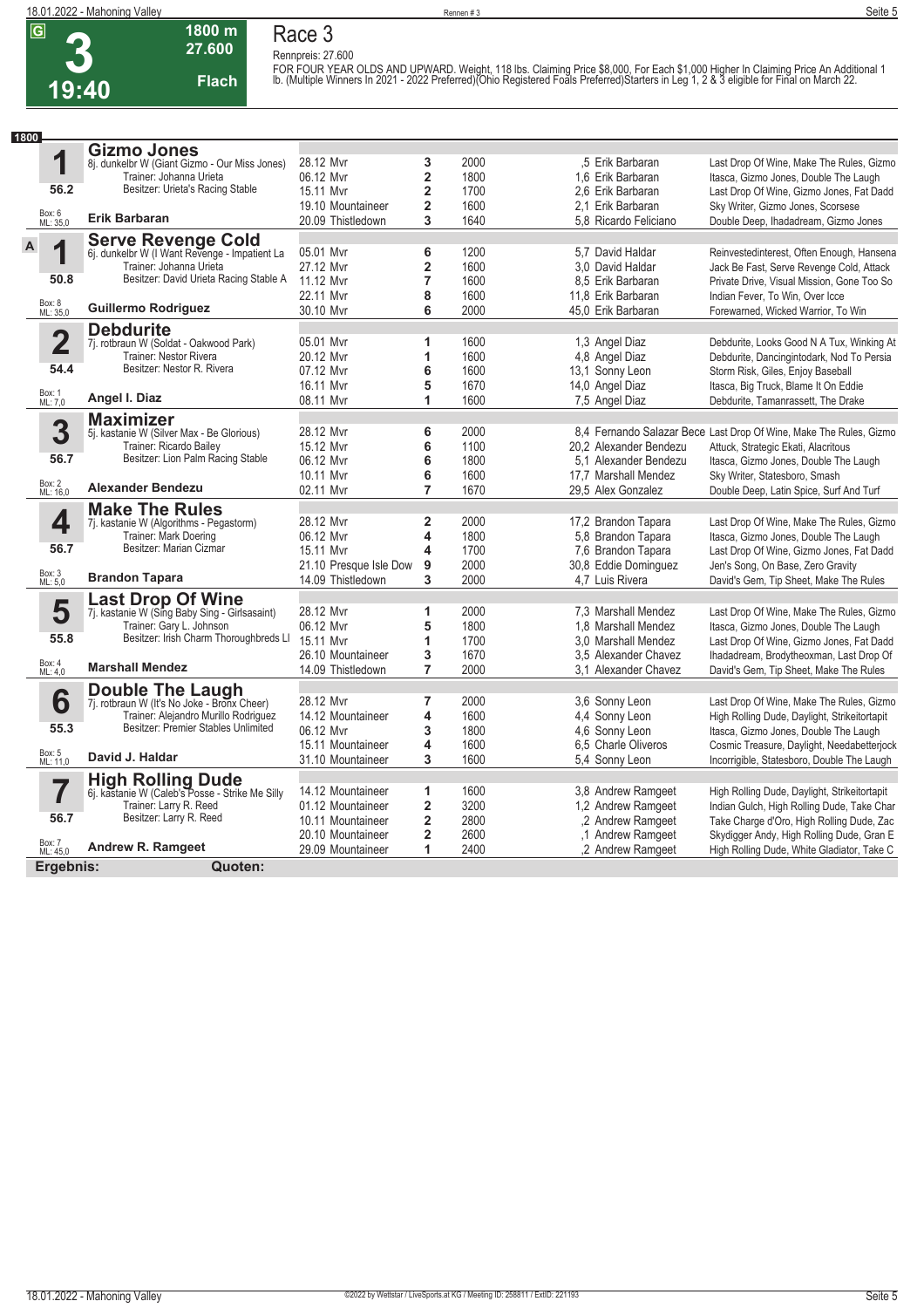**4**

**20:08**

**Race 4 Rennpreis: 39.300**

**1600 m 39.300** 

**Flach**

**FOR MAIDENS, THREE YEARS OLD. Three Year Olds, 122 lbs.** 

| 1600               |                                                                     |                       |                         |      |                           |                                                                    |
|--------------------|---------------------------------------------------------------------|-----------------------|-------------------------|------|---------------------------|--------------------------------------------------------------------|
|                    | <b>Juju Nineteen</b>                                                |                       |                         |      |                           |                                                                    |
| 1                  | 3j. rotbraun W (American Freedom - All About                        | 30.12 Mvr             | 2                       | 1200 | 1,3 Malcolm Franklin      | Bundledlike Bernie, Juju Nineteen, Master                          |
|                    | Trainer: Timothy E. Hamm                                            | 30.11 Myr             | 2                       | 1200 | 6.2 Malcolm Franklin      | Goodbyellowbrickrd, Juju Nineteen, Midnigh                         |
| 55.3               | Besitzer: Blazing Meadows Farm Llc                                  | 28.09 Btp             | 3                       | 1000 | 18,3 Luan Machado         | Zip It Scotty, Gold Spinner, Juju Nineteen                         |
|                    |                                                                     | 09.08 Thistledown     | 5                       | 1100 | 6,5 Malcolm Franklin      | Free Sailin, Good Idea, Goodbyellowbrickrd                         |
| Box: 5<br>ML: 4,0  | <b>Jeffrey Sanchez</b>                                              | 15.07 Btp             | 5                       | 1000 | 4,0 Frank Reyes           | Come Alone, Lt. Finn, Flushing Flash                               |
|                    | <b>Midnight Alibi</b>                                               |                       |                         |      |                           |                                                                    |
| A<br>1             | 3j. dunkelbr W (Midnight Storm - Scat Joy)                          | 30.12 Mvr             | 5                       | 1200 | 1,3 Jeffrey Sanchez       | Bundledlike Bernie, Juju Nineteen, Master                          |
|                    | Trainer: Timothy E. Hamm                                            | 30.11 Mvr             | 3                       | 1200 | 6,2 Jeffrey Sanchez       | Goodbyellowbrickrd, Juju Nineteen, Midnigh                         |
| 55.3               | Besitzer: Blazing Meadows Farm Llc                                  | 28.09 Btp             | 5                       | 1300 | ,8 Rafael Mojica, Jr.     | Over It, Lt. Finn, Ricki Tornado                                   |
|                    |                                                                     | 31.07 Gulfstream Park | 8                       | 1200 | 21,2 Romero Maragh        | Venezuela First, Venezuelan Triumph, Etern                         |
| Box: 8<br>ML: 4,0  | <b>Jeffrey Sanchez</b>                                              | 10.07 Gulfstream Park | 7                       | 1000 | 9,5 Romero Maragh         | Yes I'm A Beast, Skipperini, Pork Chop                             |
|                    |                                                                     |                       |                         |      |                           |                                                                    |
| $\overline{2}$     | Flying Guillotine<br>3j. rotbraun W (Commissioner - Deputy G. G.)   | 30.12 Mvr             | 6                       | 1200 | 6.6 Marshall Mendez       | Bundledlike Bernie, Juju Nineteen, Master                          |
|                    | Trainer: Ricardo Bailey                                             | 30.11 Myr             | 6                       | 1200 | 11.8 David Haldar         | Goodbyellowbrickrd, Juju Nineteen, Midnigh                         |
| 55.3               | Besitzer: Lion Palm Racing Stable                                   | 13.11 Myr             | 4                       | 1100 | 16,8 Alex Canchari        | Friar Laurence, Goodbyellowbrickrd, Bali Be                        |
|                    |                                                                     |                       |                         |      |                           |                                                                    |
| Box: 1<br>ML: 16,0 | <b>Brandon Tapara</b>                                               |                       |                         |      |                           |                                                                    |
|                    | <b>Hunter Scott</b>                                                 |                       |                         |      |                           |                                                                    |
| 3                  | 3j. dunkelbr H (Include - You Axed Me)                              | 31.12 Turfway Park    | 8                       | 1200 | 11,2 Edgar Morales        | Bankroll, Shannonrun, Sherwood Avenue                              |
|                    | Trainer: Israel Acevedo                                             |                       |                         |      |                           |                                                                    |
| 55.3               | Besitzer: Thomas J. Young                                           |                       |                         |      |                           |                                                                    |
| Box: 2<br>ML: 28,0 | <b>Guillermo Rodriguez</b>                                          |                       |                         |      |                           |                                                                    |
|                    |                                                                     |                       |                         |      |                           |                                                                    |
| 4                  | Gaisgeach<br>3j. dunkelbr H (Hero Of Order - Made Of Fire)          | 30.12 Mvr             | 8                       | 1200 | 68,6 Renzo Diaz           | Bundledlike Bernie, Juju Nineteen, Master                          |
|                    | Trainer: Lori Loudin-Smith                                          | 30.11 Myr             | 7                       | 1200 | 115.9 Renzo Diaz          | Goodbyellowbrickrd, Juju Nineteen, Midnigh                         |
| 55.3               | Besitzer: Joe Liss                                                  | 24.11 Mountaineer     | 6                       | 1100 | 38.8 Renzo Diaz           | Winter Son, Sheltowee's Bali, In To The Nig                        |
|                    |                                                                     | 13.11 Myr             | 7                       | 1100 | 46,1 Renzo Diaz           | Friar Laurence, Goodbyellowbrickrd, Bali Be                        |
| Box: 3<br>ML: 21,0 | Angel I. Diaz                                                       |                       |                         |      |                           |                                                                    |
|                    | <b>Insaciable Prince</b>                                            |                       |                         |      |                           |                                                                    |
| 5                  | 3j. grau/bra W (Cairo Prince - Sustain)                             | 30.12 Mvr             | 4                       | 1200 | 13,8 Diogdinabi Smith     | Bundledlike Bernie, Juju Nineteen, Master                          |
|                    | Trainer: Jose A. Romero                                             | 14.12 Mountaineer     | $\overline{\mathbf{2}}$ | 1600 | 28,2 Luis Batista         | Hang Tight, Insaciable Prince, Dondada                             |
| 55.3               | Besitzer: Elias Del Val                                             | 01.12 Mountaineer     | 4                       | 1600 | 12,9 Luis Batista         | Team Hot Line, Super Necessary, Benevole                           |
|                    |                                                                     | 21.11 Mountaineer     | 3                       | 1600 | 50,8 Luis Batista         | Barrythejuryhanger, Super Necessary, Insac                         |
| Box: 4<br>ML: 13,0 | Luis Alberto Batista                                                | 29.09 Thistledown     | 6                       | 1200 |                           | 63,0 Alvaro Hernandez-Lope Good Idea, Chromed Impulse, He Is Ready |
|                    | <b>Top Hat Blitz</b>                                                |                       |                         |      |                           |                                                                    |
| 6                  | 3j. dunkelbr H (Declaration Of War - Here Com                       |                       |                         |      |                           |                                                                    |
| 55.3               | Trainer: Aaron M. West<br>Besitzer: Top Hat Thoroughbreds           |                       |                         |      |                           |                                                                    |
|                    |                                                                     |                       |                         |      |                           |                                                                    |
| Box: 6<br>ML: 7,0  | Erik Barbaran                                                       |                       |                         |      |                           |                                                                    |
|                    | <b>Benevolent Austin</b>                                            |                       |                         |      |                           |                                                                    |
|                    | 3j. rotbraun H (Lemon Drop Kid - Erzulie Dant                       | 01.12 Mountaineer     | 3                       | 1600 | 1,8 Maclovio Enriquez Jr. | Team Hot Line, Super Necessary, Benevole                           |
|                    | Trainer: Aaron M. West                                              | 14.09 Indiana Downs   | 9                       | 1500 | 15,2 Emmanuel Esquivel    | Tuanis, Unpredictable Bay, Actuator                                |
| 55.3               | Besitzer: Gene Austin                                               |                       |                         |      |                           |                                                                    |
| Box: 7<br>ML: 16,0 | <b>Renzo Diaz</b>                                                   |                       |                         |      |                           |                                                                    |
|                    |                                                                     |                       |                         |      |                           |                                                                    |
| 8                  | <b>Maximum Impact</b><br>3j. rotbraun H (New Year's Day - Slow Gin) | 08.01 Oaklawn Park    | 6                       | 1700 | 7.1 Jon Court             | Magoo, La Flecha, King Of Sting                                    |
|                    | Trainer: Norman L. Cash                                             | 18.12 Oaklawn Park    | 7                       | 1700 | 62,1 Kylee Jordan         | Call Me Jamal, Quick To Blame, Ethereal R                          |
| 55.3               | Besitzer: Llc. Built Wright Stables                                 | 04.12 Oaklawn Park    | 6                       | 1200 | 77,0 Kylee Jordan         | Pressure, Slim Man, Life On The Nile                               |
|                    |                                                                     | 10.11 Cd              | 5                       | 1200 | 1.5 Joel Rosario          | Datttsafancyfox, Holding Court, Aristocat                          |
| Box: 9<br>ML: 35,0 | <b>Malcolm Franklin</b>                                             | 16.04 Tampa           | 8                       | 1000 | 7,7 Daniel Centeno        | Five Star Prince, Red Rocket Express, No                           |
| Ergebnis:          | Quoten:                                                             |                       |                         |      |                           |                                                                    |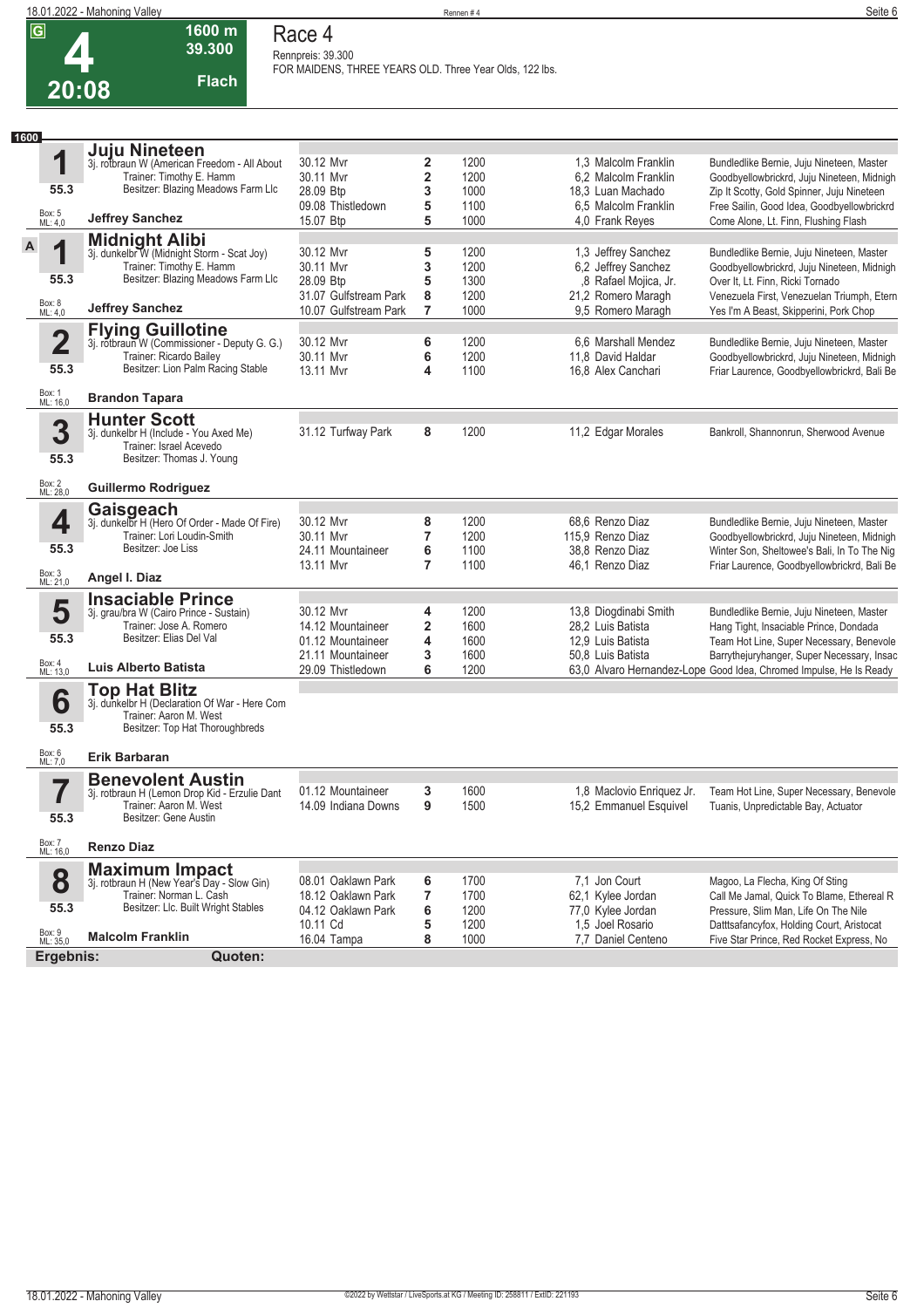## **5 20:36**

### **Race 5 Rennpreis: 12.300**

**1670 m 12.300** 

**Flach**

FOR THREE YEAR OLDS AND UPWARD WHICH HAVE NOT WON THREE RACES SINCE JANUARY 18. Three Year Olds, 118 lbs.;<br>Older, 126 lbs. Non-winners Of A Race Since December 18 Allowed 2 lbs. Claiming Price \$4,000.

| 1670                           |                                                               |                   |                         |      |                          |                                              |
|--------------------------------|---------------------------------------------------------------|-------------------|-------------------------|------|--------------------------|----------------------------------------------|
|                                | <b>Klaatu</b>                                                 |                   |                         |      |                          |                                              |
| 1                              | 8j. dunkelbr W (Rule - Four Star Morning)                     | 28.12 Mvr         | 5                       | 2000 | 20.9 Alexander Bendezu   | Last Drop Of Wine, Make The Rules, Gizmo     |
|                                | Trainer: Amy Sondej                                           | 13.12 Mvr         | 1                       | 1600 | 7,9 Alexander Bendezu    | Klaatu, Warrior's Dream, Looks Good N A T    |
| 56.2                           | Besitzer: Amy Sondej                                          | 26.11 Mvr         | 3                       | 1600 | 17,1 Alexander Bendezu   | Star Hawk, Port Hunter, Klaatu               |
|                                |                                                               | 15.11 Mvr         | 6                       | 1700 | 22,4 Alexander Bendezu   | Last Drop Of Wine, Gizmo Jones, Fat Dadd     |
| Box: 1<br>ML: 45,0             | <b>Alexander Bendezu</b>                                      | 27.10 Mvr         | 1                       | 1600 | 11.1 Alexander Bendezu   | Klaatu, Open Out, Determinator               |
|                                | <b>Port Hunter</b>                                            |                   |                         |      |                          |                                              |
| $\overline{2}$                 | 5j. kastanie W (Mineshaft - Orabella)                         | 01.01 Mvr         | 5                       | 1600 | 3,8 Marshall Mendez      | Warrior's Dream, The Wayne Factor, Dynaf     |
|                                | Trainer: Ivan Calderon                                        | 13.12 Mvr         | 6                       | 1600 | 4,2 Marshall Mendez      | Klaatu, Warrior's Dream, Looks Good N A T    |
| 56.2                           | Besitzer: Calderon Racing Stable                              | 26.11 Mvr         | 2                       | 1600 | 18,0 Marshall Mendez     | Star Hawk, Port Hunter, Klaatu               |
|                                |                                                               | 14.11 Mountaineer | 9                       | 1670 | 9,5 Angel Diaz           | Indian Gulch, Tuf Intensity, Top Hat Warrior |
| Box: 2<br>ML: 11,0             | Angel I. Diaz                                                 | 01.11 Mountaineer | 3                       | 1600 | 3,2 Angel Diaz           | Carolina Island, Final Proof, Port Hunter    |
|                                |                                                               |                   |                         |      |                          |                                              |
| 3                              | <b>Liquid Louie</b>                                           |                   |                         |      | 3.9 Jeffrey Alderson     |                                              |
|                                | 5j. kastanie W (Old Forester - Heroic Charm)                  | 18.10 Fort Erie   | 5                       | 1670 |                          | Hard N'sweet, Princess Moro, Show Me You     |
| 56.2                           | Trainer: Aaron M. West<br>Besitzer: Neal M. Allread           | 13.09 Fort Erie   | 2                       | 1670 | 3,8 Jeffrey Alderson     | Ice Challenge, Liquid Louie, Keep Going      |
|                                |                                                               | 29.08 Woodbine    | 6                       | 1700 | 14,5 Jeffrey Alderson    | Tallestofthetall, Souper Cohiba, Big Time Gi |
|                                |                                                               | 23.07 Woodbine    | 1                       | 1700 | 4,9 Jeffrey Alderson     | Liquid Louie, Sundance Hit, Polydeuces       |
| Box: 3<br>ML: 13,0             | Erik Barbaran                                                 | 03.07 Woodbine    | 4                       | 1700 | 5,4 Jeffrey Alderson     | Cowardly Act, Sundance Hit, Mayito           |
|                                | <b>Two Step Slew</b>                                          |                   |                         |      |                          |                                              |
| 4                              | 6j. dunkelbr W (Two Step Salsa - Sarafina)                    | 12.01 Mvr         | 3                       | 1100 | 2,4 Guillermo Rodriguez  | Boatswain, Hennessy Fire, Two Step Slew      |
|                                | Trainer: Johanna Urieta                                       | 05.01 Mvr         | 2                       | 1600 | 3,5 Guillermo Rodriguez  | Alfred, Two Step Slew, Van Damme             |
| 56.2                           | Besitzer: Johanna Urieta's Racing Stab                        | 27.12 Mvr         | 3                       | 1600 | 12,8 Guillermo Rodriguez | Gliding Alone, Alfred, Two Step Slew         |
|                                |                                                               | 15.12 Mountaineer | 4                       | 1200 | 6,4 Edgar Paucar         | Bow Tie Affair, Forty Fathoms, Spezia        |
| Box: 4<br>ML: 11,0             | Yarmarie L. Correa                                            | 07.12 Mvr         | $\overline{2}$          | 1100 | 14,5 Edgar Paucar        | Seattle Treasure, Two Step Slew, Fleet Run   |
|                                | <b>Pont Du Gard</b>                                           |                   |                         |      |                          |                                              |
| 5                              | 7j. dunkelbr H (Liaison - Mi Isabella)                        | 01.01 Myr         | 4                       | 1600 | 7,0 Luciano Hernandez    | Warrior's Dream, The Wayne Factor, Dynaf     |
|                                | Trainer: Charles A. Walker                                    | 06.12 Mountaineer | 1                       | 1600 | 4.0 Luciano Hernandez    | Pont Du Gard, Dynaform, Analyze Your Luc     |
| 56.2                           | Besitzer: Nolan Family Llc                                    | 23.11 Mountaineer | 3                       | 1670 | 3.1 Luciano Hernandez    | Lightning Flash, Dynaform, Pont Du Gard      |
|                                |                                                               | 08.11 Mountaineer | 1                       | 1600 | 1.7 Luciano Hernandez    | Pont Du Gard, Heydon's Case, Bigdaddy'sfl    |
| Box: 5<br>ML: 7,0              | Luciano Hernandez                                             | 18.10 Mountaineer | 5                       | 1600 | 9,3 Luciano Hernandez    | Tuf Intensity, Indian Gulch, Nod To Persia   |
|                                |                                                               |                   |                         |      |                          |                                              |
| 6                              | <b>Say Hey Kid</b><br>9j. kastanie W (Haynesfield - Swinging) | 20.12 Mvr         | 6                       | 1200 | 51,9 Edgar Paucar        | Uncle Momo, Kosciuszko, Tizway's Wild So     |
|                                | Trainer: Ivan Vazquez                                         | 04.12 Mvr         | 5                       | 1600 | 34,3 Edgar Paucar        | Fort Ramsey, High Risk Strategy, Brodytheo   |
| 56.2                           | Besitzer: Sharen Hunter                                       |                   | 7                       | 1600 |                          |                                              |
|                                |                                                               | 27.10 Mvr         |                         |      | 29,3 Chelsey Keiser      | Klaatu, Open Out, Determinator               |
| Box: 6<br>ML: 16,0             | Yuri Yaranga                                                  | 04.10 Thistledown | 6                       | 1600 | 30,1 Chelsey Keiser      | Paltarrevenge, Debdurite, Areyoutalkingtom   |
|                                |                                                               | 12.07 Thistledown | 7                       | 1600 | 15,0 Luis Rivera         | Andrew The Giant, Super Vision, Conducive    |
|                                | <b>The Wayne Factor</b>                                       |                   |                         |      |                          |                                              |
|                                | 8j. rotbraun W (The Factor - Cedar Run's Embl                 | 01.01 Mvr         | 2                       | 1600 | 3.6 Luis Batista         | Warrior's Dream, The Wayne Factor, Dynaf     |
|                                | Trainer: Jose A. Lopez                                        | 01.12 Myr         | 5                       | 1600 | 21,3 Guillermo Rodriguez | Determinator, Rose's Galaxy, Bucky           |
| 56.2                           | Besitzer: Jose A. Lopez                                       | 14.11 Mountaineer | 10                      | 1670 | 33,6 Guillermo Rodriguez | Indian Gulch, Tuf Intensity, Top Hat Warrior |
| Box: 7                         |                                                               | 07.11 Mountaineer | 8                       | 1600 | 53,7 Guillermo Rodriguez | Uncle Carlito, Own The Town, Slick As Ice    |
| ML: 6,0                        | Luis Alberto Batista                                          | 19.10 Mountaineer | 7                       | 1700 | 17,9 Andrew Ramgeet      | Super Vision, Carolina Island, Dahik         |
|                                | <b>Rose's Galaxy</b>                                          |                   |                         |      |                          |                                              |
| 8                              | 6j. rotbraun W (Greeley's Galaxy - Proud Rose                 | 20.12 Mvr         | 7                       | 1600 | 24,7 Agustin Bracho      | Debdurite, Dancingintodark, Nod To Persia    |
|                                | Trainer: Ivan Vazquez                                         | 01.12 Mvr         | $\overline{\mathbf{2}}$ | 1600 | 3,1 Sonny Leon           | Determinator, Rose's Galaxy, Bucky           |
| 56.2                           | Besitzer: Rafael Guzman                                       | 09.11 Mvr         | 1                       | 1200 | 7,2 Sonny Leon           | Rose's Galaxy, Nano, Red Blue And True       |
|                                |                                                               | 25.10 Mvr         | 4                       | 1100 | 51,1 Eddie Dominguez     | Makes Good Sense, Improbable Story, Vinn     |
| Box: 8<br>ML: 9,0              | <b>Sonny Leon</b>                                             | 29.09 Btp         | 4                       | 1200 | 10.1 Eddie Dominguez     | Lovely Heir, Not Again Jackie, Cacahuete     |
|                                | <b>Bora Bora</b>                                              |                   |                         |      |                          |                                              |
| 9                              | 7j. dunkelbr W (Country Day - Beijoca)                        | 26.12 Hawthorne   | 4                       | 1670 | 6.4 Emmanuel Giles       | Memory Bank, One Way Home, Justenufftuf      |
|                                | Trainer: Brian Cook                                           | 12.12 Hawthorne   | 1                       | 1670 | 16,6 Emmanuel Giles      | Bora Bora, Justenufftuff, Memory Bank        |
| 56.2                           | Besitzer: Robey, Alysia And Cook, Bria                        | 04.12 Hawthorne   | 8                       | 1000 | 34,6 Diego Sanchez       | Greeleys Ice, Easter Music, Mongol Bull      |
|                                |                                                               | 19.11 Hawthorne   | 6                       | 1200 | 16.4 Samuel Camacho. Jr. | Long Station, Rolls Royce Deal, Bel Bimbo    |
| Box: 9<br>ML: 4,0              | <b>Santiago Gonzalez</b>                                      | 06.11 Hawthorne   | 5                       | 1200 | 21.8 Eduardo Gallardo    | Lee's Luck, Peacock Man, President Elect     |
|                                | <b>Hero Of The Hour</b>                                       |                   |                         |      |                          |                                              |
| 1<br>$\boldsymbol{\mathrm{U}}$ | 7j. rotbraun W (City Zip - Kappa Gama)                        | 20.12 Mvr         | 5                       | 1600 | 9,5 Luis Batista         | Debdurite, Dancingintodark, Nod To Persia    |
|                                | Trainer: Arizona Miller                                       | 13.12 Mvr         | 4                       | 1600 | 8,7 Luis Batista         | Klaatu, Warrior's Dream, Looks Good N A T    |
| 56.2                           | Besitzer: Eric Hurst                                          | 22.11 Mvr         | 1                       | 1600 | 4,5 Luis Batista         | Hero Of The Hour, Dobbys Sock, Thirtysilve   |
|                                |                                                               | 04.11 Delta Downs | 8                       | 1500 | 2,0 Kevin Roman          | Corvette Spirit, October Surprise, Such      |
| Box: 10<br>ML: 11,0            | <b>Alex Gonzalez</b>                                          | 15.10 Delta Downs | 4                       | 1700 | 3,8 Joel Dominguez       | Saving Argument, Giant Influence, Antietam   |
| Ergebnis:                      | Quoten:                                                       |                   |                         |      |                          |                                              |
|                                |                                                               |                   |                         |      |                          |                                              |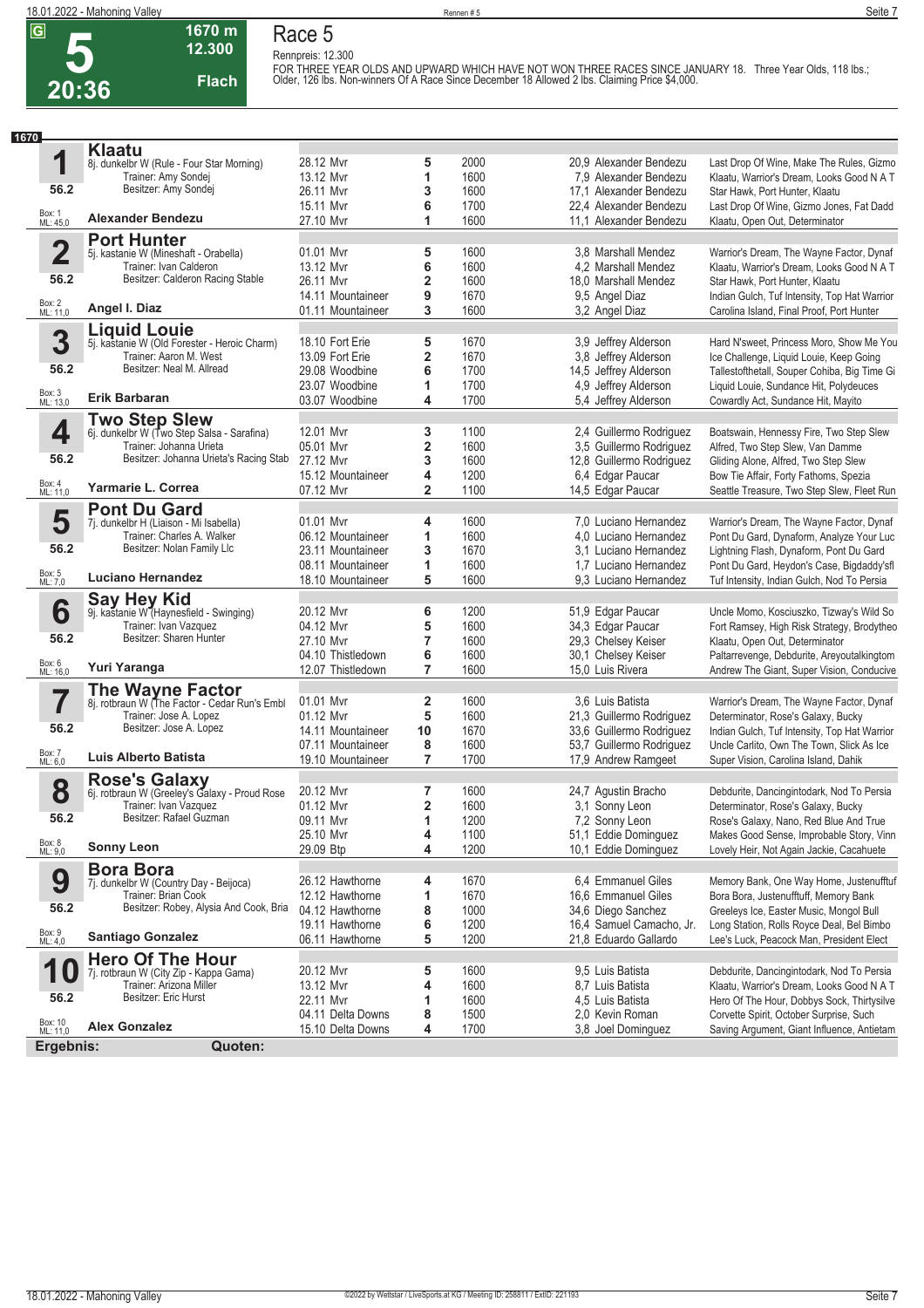

#### **1200 m Race 6 Rennpreis: 41.400**

**41.400 Flach**

FOR FILLIES AND MARES THREE YEARS OLD AND UPWARD WHICH HAVE NEVER WON THREE RACES. Three Year Olds, 118 lbs.;<br>Older, 126 lbs. Non-winners Of A Race Since December 18 Allowed 2 lbs. (Races Where Entered For \$15,000 Or Less

| 1200                    |                                                                           |                                        |                |              |                                        |                                                                                |
|-------------------------|---------------------------------------------------------------------------|----------------------------------------|----------------|--------------|----------------------------------------|--------------------------------------------------------------------------------|
|                         | <b>Lucky Tuesday</b>                                                      |                                        |                |              |                                        |                                                                                |
| 1                       | 5j. rotbraun S (Broken Vow - Discreet Star)                               | 30.12 Mvr                              | 3              | 1100         | 15,9 Luis Batista                      | Miss Oxbow, Joya Brillante, Lucky Tuesday                                      |
|                         | Trainer: Robert Zircher                                                   | 14.12 Mountaineer                      | 4              | 1200         | 19,4 Marco Ccamaque                    | Shastaloo, Until Now, A Merry Prankster                                        |
| 56.2                    | Besitzer: Betty Zircher                                                   | 29.11 Mountaineer                      | 1              | 1100         | ,7 Alex Gonzalez                       | Lucky Tuesday, Love's Tavito, Boujee Kitten                                    |
|                         |                                                                           | 24.10 Mountaineer                      | 5              | 1100         | 20,9 Marco Ccamaque                    | A Merry Prankster, O K Baby, Vintage Spar                                      |
| Box: 1<br>ML: 16,0      | Luis Alberto Batista                                                      | 09.09 Btp                              | 1              | 1100         | 6,7 Perry Ouzts                        | Lucky Tuesday, Miracle Strike, Sixty Cent                                      |
|                         | <b>Sky</b>                                                                |                                        |                |              |                                        |                                                                                |
| $\overline{\mathbf{2}}$ | 4j. rotbraun S (Brethren - Nevelee)                                       | 30.12 Mvr                              | 7              | 1100         | 10,0 Luis Gonzalez                     | Miss Oxbow, Joya Brillante, Lucky Tuesday                                      |
|                         | Trainer: Tina Casalinova                                                  | 14.12 Mountaineer                      | 5              | 1200         | 5.9 Luis Gonzalez                      | Shastaloo, Until Now, A Merry Prankster                                        |
| 56.2                    | Besitzer: Dave Casalinova                                                 | 22.11 Mountaineer                      | 4              | 1200         | 10,7 Luis Gonzalez                     | Bourbon Social, Yogurt, La Alhambra                                            |
|                         |                                                                           | 10.11 Mountaineer                      | 6              | 1100         | 5.2 Luis Gonzalez                      | Ready Seeker, Jill Babe, Ceviche                                               |
| Box: 2<br>ML: 21,0      | <b>Luis Antonio Gonzalez</b>                                              | 14.10 Thistledown                      | 4              | 1200         | 12,8 Luis Gonzalez                     | Prospective Forum, Attitude, Somuchsugar                                       |
|                         | La Cafetera                                                               |                                        |                |              |                                        |                                                                                |
| 3                       | 5j. rotbraun S (Zivo - Afleet Honey)                                      | 01.12 Myr                              | 2              | 1670         | 5,6 Edgar Paucar                       | Clearly Visible, La Cafetera, Golden Temple                                    |
|                         | Trainer: Jr. Eduardo Maver                                                | 17.11 Finger Lakes                     | $\mathbf 2$    | 1670         | 6,7 Rodolfo Ignacio                    | Vitanza, La Cafetera, Stay Home Mama                                           |
| 56.2                    | Besitzer: Louis J. Sirianni                                               | 27.09 Finger Lakes                     | 5              | 1670         | 6,5 Jacqueline Davis                   | The New Miami, Ferland's Prospect, Helmer                                      |
|                         |                                                                           | 08.09 Finger Lakes                     | 4              | 1670         | 9,4 Jacqueline Davis                   | Big Red Girl, The New Miami, Spring Frost                                      |
| Box: 3<br>ML: 21,0      | Erik Barbaran                                                             | 25.08 Finger Lakes                     | 6              | 1670         | 15,5 Jacqueline Davis                  | Imprsstheprofessor, Wild North, Funny Purs                                     |
|                         | <b>Jail House Code</b>                                                    |                                        |                |              |                                        |                                                                                |
| 4                       | 4j. dunkelbr S (Honor Code - Jail House Mone                              | 15.12 Mvr                              | 3              | 1670         | 2.8 Malcolm Franklin                   | Teller To Sing, Homeroom Angel, Jail Hous                                      |
|                         | Trainer: Megan Fadlovich                                                  | 20.10 Mountaineer                      | 3              | 1600         | 1.1 Alex Canchari                      | Angle Of Attack, Dolci, Jail House Code                                        |
| 56.2                    | Besitzer: Erik Fadlovich                                                  | 30.09 Thistledown                      | 1              | 1200         | 8. Malcolm Franklin                    | Jail House Code, Diamond Lydiamarie, Blue                                      |
|                         |                                                                           | 14.09 Thistledown                      | 2              | 1200         | 1.3 Malcolm Franklin                   | Caltha, Jail House Code, Blue Sage                                             |
| Box: 4<br>ML: 7,0       | <b>Malcolm Franklin</b>                                                   | 11.08 Thistledown                      | 3              | 1600         | 1,9 Hector Berrios                     | Judy's Way, Bertrada, Jail House Code                                          |
|                         | <b>Homeroom Angel</b><br>4j. rotbraun S (Will Take Charge - Reading Ro    |                                        |                |              |                                        |                                                                                |
| 5                       |                                                                           | 15.12 Mvr                              | 2              | 1670         | 6,1 Agustin Bracho                     | Teller To Sing, Homeroom Angel, Jail Hous                                      |
|                         | Trainer: Susan L. Anderson                                                | 01.11 Mvr                              | 1              | 1600         | 1,3 Albin Jimenez                      | Homeroom Angel, Blazing Zenna, Clearly Vi                                      |
| 56.2                    | Besitzer: Pocket Aces Racing Llc                                          | 29.09 Btp                              | 2              | 1600         | 1,8 Agustin Bracho                     | Gray Nay, Homeroom Angel, Tiger Jo                                             |
|                         |                                                                           | 09.09 Btp                              | 4              | 1200         | 8,6 Luan Machado                       | Orsetto. Perfect Limit. Stellar Grace                                          |
| Box: 5<br>ML: 9,0       | Jose A. Bracho                                                            | 04.08 Btp                              | 1              | 1200         | 2,4 Luis Colon                         | Homeroom Angel, Alice Jewell, Wee Miss A                                       |
|                         | <b>Sheisthehero</b>                                                       |                                        |                |              |                                        |                                                                                |
| 6                       | 4j. rotbraun S (Hero Of Order - Dreams On Ta                              | 30.12 Mvr                              | 5              | 1100         | 2,7 Renzo Diaz                         | Miss Oxbow, Joya Brillante, Lucky Tuesday                                      |
| 56.2                    | Trainer: Lori Loudin-Smith<br>Besitzer: Joe Liss                          | 15.12 Mvr                              | 4              | 1670         | 4,2 Renzo Diaz                         | Teller To Sing, Homeroom Angel, Jail Hous                                      |
|                         |                                                                           | 01.12 Mvr                              | 1              | 1200         | 2.6 Renzo Diaz                         | Sheisthehero, Awesome Wonder, Blue Sag                                         |
| Box: 6<br>ML: 13,0      | <b>Renzo Diaz</b>                                                         | 22.11 Myr                              | 6              | 1200         | 143,9 Renzo Diaz                       | Call On Mischief, Ever Wonder, Victim Of Lo                                    |
|                         |                                                                           | 05.10 Mountaineer                      | $\overline{7}$ | 1200         | 5,7 Renzo Diaz                         | Sheisthehero, Holdontoyourtiara, Perfect Li                                    |
|                         | <b>My Glory</b>                                                           |                                        |                |              |                                        |                                                                                |
| 7                       | 4j. kastanie S (Skipshot - Behavioral Finance)                            | 18.12 Mvr                              | 1              | 1200         | 8.3 Marshall Mendez                    | My Glory, Gray Royality, Andiama                                               |
| 54.0                    | Trainer: Alejandro Murillo Rodriguez<br>Besitzer: Eric Hurst              | 01.12 Mvr                              | 6              | 1200         | 19.1 Marshall Mendez                   | Sheisthehero, Awesome Wonder, Blue Sag                                         |
|                         |                                                                           | 13.11 Myr                              | 5              | 1200         | 16,0 Marshall Mendez                   | Dudes Lawyer, Dark Honey, Blue Sage                                            |
| Box: 7<br>ML: 21,0      | <b>Marshall Mendez</b>                                                    | 25.08 Parx Racing                      | 4<br>4         | 1200<br>1200 | 11,3 Javier Felix, Jr.                 | Boca Royalty, Shirleytheshopper, Allegretto                                    |
|                         |                                                                           | 21.07 Parx Racing                      |                |              | 19,8 Javier Felix, Jr.                 | Touch Me Not, Tamiami, Visiting Angel                                          |
|                         | <b>Sum Kinda Pretty</b>                                                   |                                        |                |              |                                        |                                                                                |
| 8                       | 4j. rotbraun S (Summer Front - Pretty B)<br>Trainer: Ethan W. West        | 09.12 Turfway Park<br>14.11 Cd         | 7              | 1300         | 2,3 Rafael Bejarano                    | Yogurt, Miss Oxbow, Beav's Boo                                                 |
| 56.2                    | Besitzer: Mannella, Nicholas And Lube                                     |                                        | 5              | 1700         | 2,5 Adam Beschizza                     | Trumpet Lilly, Right Trappe, Bayshore Foxe                                     |
|                         |                                                                           | 08.10 Keeneland<br>06.09 Saratoga      | 1              | 1700<br>1700 | 1,2 Joel Rosario<br>12,1 Jose Lezcano  | Sum Kinda Pretty, Super Ready, Swanage<br>Ocean Air, Sweet Franny Lu, Entwine  |
| Box: 8<br>ML: 55,0      | <b>Jeffrey Sanchez</b>                                                    | 29.07 Saratoga                         | 9<br>1         | 1800         | 2,7 Joel Rosario                       | Sum Kinda Pretty, Malibu Anthem, Wicked                                        |
|                         |                                                                           |                                        |                |              |                                        |                                                                                |
|                         | <b>Ceviche</b>                                                            |                                        |                |              |                                        |                                                                                |
| 9                       | 4j. kastanie S (Brethren - Villa Villa Coola)<br>Trainer: Tina Casalinova | 30.12 Mvr                              | 4              | 1100         | 39,5 Yuri Yaranga<br>39,4 Yuri Yaranga | Miss Oxbow, Joya Brillante, Lucky Tuesday                                      |
| 56.2                    | Besitzer: Angela M. Casalinova                                            | 14.12 Mountaineer<br>22.11 Mountaineer | 6<br>9         | 1200<br>1200 | 20,2 Yuri Yaranga                      | Shastaloo, Until Now, A Merry Prankster<br>Bourbon Social, Yogurt, La Alhambra |
|                         |                                                                           | 10.11 Mountaineer                      | 3              | 1100         | 42,3 Yuri Yaranga                      | Ready Seeker, Jill Babe, Ceviche                                               |
| Box: 9<br>ML: 21,0      | Yuri Yaranga                                                              | 14.10 Thistledown                      | 6              | 1200         | 28,0 Chelsey Keiser                    | Prospective Forum, Attitude, Somuchsugar                                       |
|                         |                                                                           |                                        |                |              |                                        |                                                                                |
| 1                       | <b>She's Pure Silver</b>                                                  | 26.12 Turfway Park                     | 8              | 1200         | 51,0 Luan Machado                      | Marissa's Lady, Promises To Dance, Vantar                                      |
|                         | 3j. grau/bra S (Keen Ice - Form Fitting)<br>Trainer: Ricardo Bailey       | 24.11 Mvr                              | 1              | 1200         | ,4 Luis Gonzalez                       | She's Pure Silver, Rose Knows, Bourbon Bu                                      |
| 52.6                    | Besitzer: Lion Palm Racing Stable                                         | 29.10 Keeneland                        | 9              | 1200         | 114,2 Luan Machado                     | Sweet Dani Girl, Kant Believe It, Verylittlece                                 |
|                         |                                                                           | 04.10 Presque Isle Dow                 | 6              | 1300         | 55,1 Ricardo Feliciano                 | Howdyoumakeurmoney, Battle Charge, Run                                         |
| Box: 10<br>ML: 11,0     | <b>Sonny Leon</b>                                                         | 08.09 Thistledown                      | 1              | 1100         | 9,4 Ricardo Feliciano                  | She's Pure Silver, Chromed Impulse, Goodb                                      |
|                         |                                                                           |                                        |                |              |                                        |                                                                                |
| 1                       | Joya Brillante<br>4j. rotbraun S (Gemologist - Treetop Landing)           | 30.12 Mvr                              | 2              | 1100         | 3,8 Guillermo Rodriguez                | Miss Oxbow, Joya Brillante, Lucky Tuesday                                      |
|                         | Trainer: Larry E. Smith                                                   | 03.12 Turfway Park                     | 9              | 1300         | 49,4 Perry Ouzts                       | Wait For Nairobi, My My Munny, Amalfi Prin                                     |
| 56.2                    | Besitzer: Andrew McKenzie                                                 | 05.03 Turfway Park                     | 8              | 1200         | 12,2 Perry Ouzts                       | Threatlevelmidnite, On Brilliant, Sweet Spin                                   |
|                         |                                                                           | 15.12 Mvr                              | 1              | 1100         | 2.1 Hector Berrios                     | Joya Brillante, American Violet, Itzafriendshi                                 |
| Box: 11<br>ML: 5,0      | <b>Guillermo Rodriguez</b>                                                | 27.10 Mvr                              | 1              | 1100         | 6,0 Hector Berrios                     | Joya Brillante, Scenic Overlook, Sky                                           |
|                         |                                                                           |                                        |                |              |                                        |                                                                                |
|                         | <b>Beav's Boo</b><br>5j. kastanie S (Ghostzapper - Do Somethin)           | 09.12 Turfway Park                     | 3              | 1300         | 13,6 Perry Ouzts                       | Yogurt, Miss Oxbow, Beav's Boo                                                 |
|                         | Trainer: Barbara J. Riley                                                 | 03.11 Myr                              | 3              | 1200         | 43,7 Sonny Leon                        | Twerk, Esplanande, Beav's Boo                                                  |
| 56.2                    | Besitzer: Mike Scardina                                                   | 06.10 Btp                              | 3              | 1200         | 13,9 Perry Ouzts                       | Ancient Brown, Princess Athena, Beav's Bo                                      |
|                         |                                                                           | 21.09 Btp                              | 1              | 1000         | 4,1 Perry Ouzts                        | Beav's Boo, Fior Di Latte, Granite Candy                                       |
| Box: 12<br>ML: 6,0      | <b>Agustin Bracho</b>                                                     | 03.09 Btp                              | $\overline{7}$ | 1700         | 24,3 Perry Ouzts                       | Picasso Collection, Red Pixie, Keepthe Mai                                     |
|                         |                                                                           |                                        |                |              |                                        |                                                                                |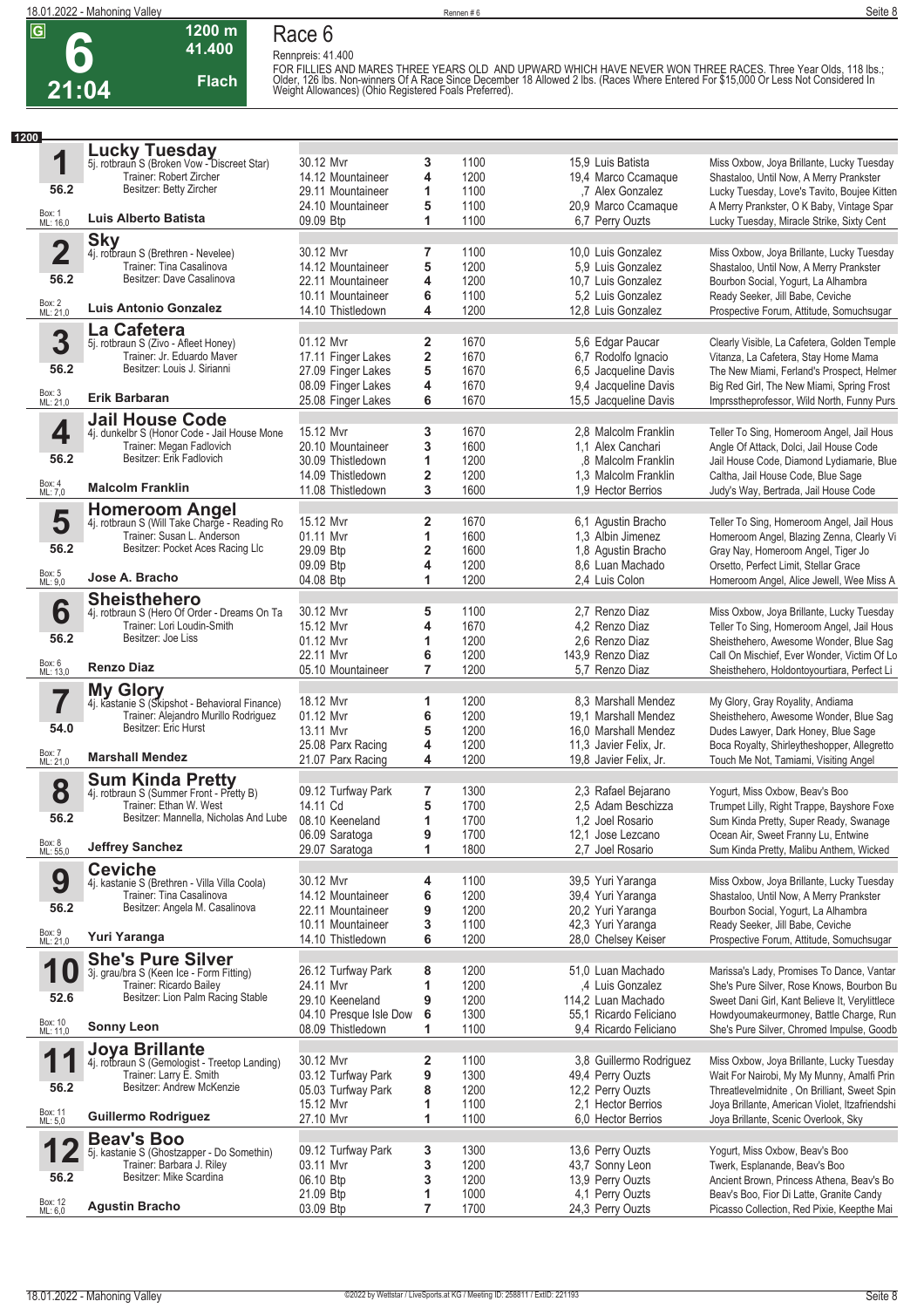

#### **Race 6 Rennpreis: 41.400**

**1200 m**

**41.400 Flach**

FOR FILLIES AND MARES THREE YEARS OLD AND UPWARD WHICH HAVE NEVER WON THREE RACES. Three Year Olds, 118 lbs.;<br>Older, 126 lbs. Non-winners Of A Race Since December 18 Allowed 2 lbs. (Races Where Entered For \$15,000 Or Less

| $\bullet$           | <b>Sweet Queen Bee</b>                       |                     |   |      |                                                                      |
|---------------------|----------------------------------------------|---------------------|---|------|----------------------------------------------------------------------|
| 13                  | kastanie S (Majesticperfection - Sweet Starl | 23.12 Turfway Park  |   | 1300 | 2.3 Gerardo Corrales<br>Sweet Queen Bee, Letsgoandgetthedo, Sta      |
|                     | Trainer: Megan Fadlovich                     | 28.11 Cd            |   | 1200 | Enter Sandwoman, Bizzy Echo, Premier Wi<br>4.7 Joel Rosario          |
| 56.2                | Besitzer: Megan Fadlovich                    | 15.10 Keeneland     | 5 | 1300 | 3.2 Tyler Gaffalione<br>Airborne Gal, Ship It, Off We Go             |
|                     |                                              | 26.09 Cd            | 5 | 1100 | 15.1 Colby Hernandez<br>Toccata, Flash Magic, Latte Dolce            |
| Box: 13<br>ML: 11,0 | <b>Sonny Leon</b>                            | 24.06 Cd            | 4 | 1300 | 2.2 Corey Lanerie<br>Hennys Crazy Train, Bourbina, Connie K          |
|                     | Angelica<br><b>Mv</b>                        |                     |   |      |                                                                      |
|                     | dunkelbr S (Tapiture - Out Of Prado)         | 08.12 Mountaineer   |   | 1200 | 6.6 Luciano Hernandez<br>My Angelica, Bourbon Buns, Rose Knows       |
|                     | Trainer: Maria E. Pinzon                     | 13.11 Cd            | 5 | 1600 | 69.1 Rolando Aragon<br>Ring Me Darling, Surf Spa, Annagangsta        |
| 52.6                | Besitzer: Javier Martinez                    | 04.11 Indiana Downs | 4 | 1200 | 14,1 Rolando Aragon<br>Beverly's Charge, Offaly Fast, Hillstone Mart |
|                     |                                              | 12.10 Indiana Downs | 3 | 1200 | 9.8 Rolando Aragon<br>Trade Secret, Hillstone Martini, My Angelica   |
| Box: 14<br>ML: 16,0 | Luciano Hernandez                            | 16.09 Btp           |   | 1200 | 3.1 Azael De Leon<br>Aberration, Little Lucerito, My Angelica        |
| Ergebnis:           | Quoten:                                      |                     |   |      |                                                                      |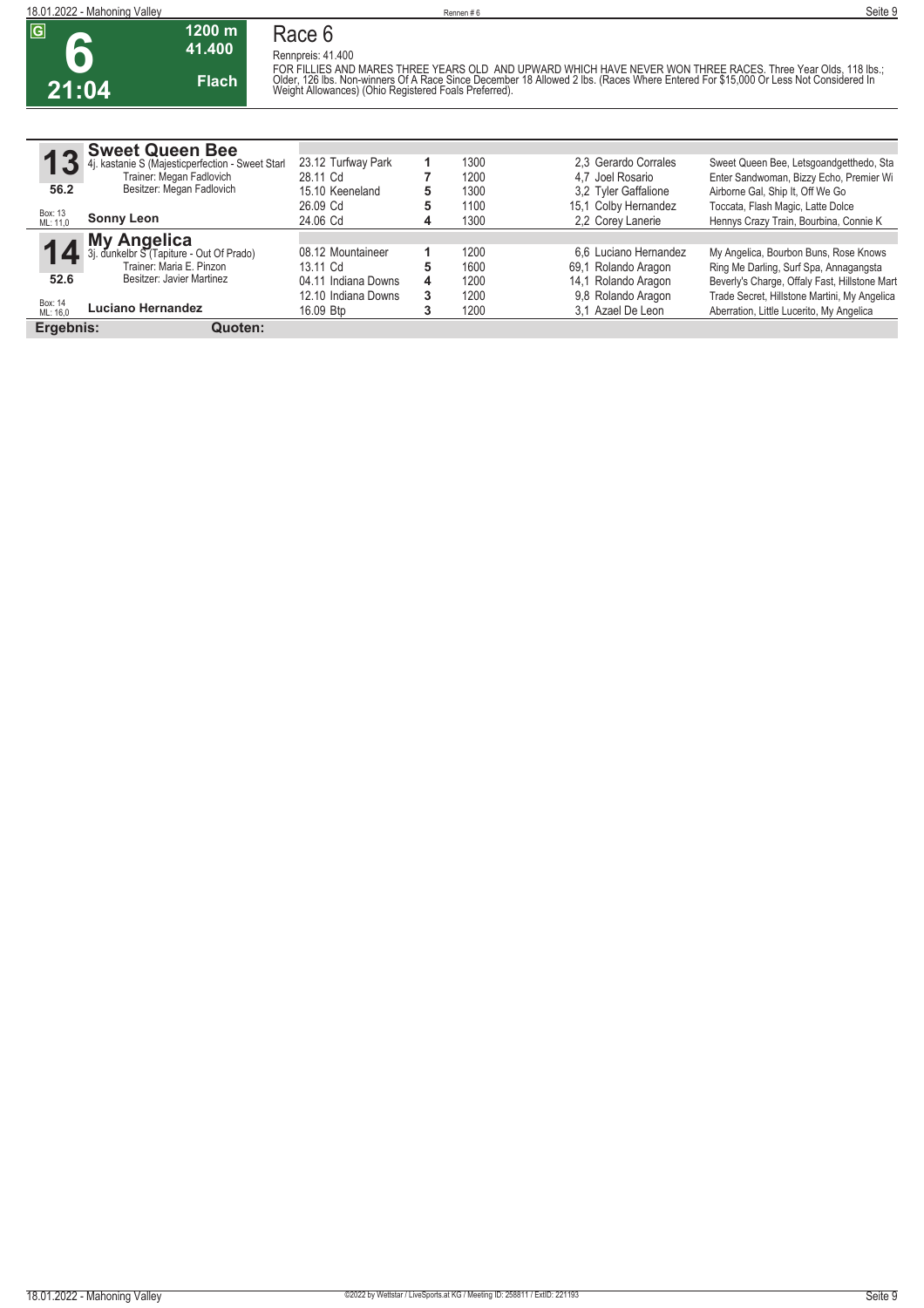**7**

# **Race 7**

**21:33 19.500 Flach**

**1200 m**

Rennpreis: 19.500<br>FOR REGISTERED OHIO BRED FILLIES AND MARES THREE YEARS OLD AND UPWARD WHICH HAVE NEVER WON THREE<br>RACES. Three Year Olds, 118 lbs.; Older, 126 lbs. Non-winners Of A Race Since December 18 Allowed 2 lbs. C

| 1200                    |                                                                                                    |                        |                         |              |                                               |                                                                                           |
|-------------------------|----------------------------------------------------------------------------------------------------|------------------------|-------------------------|--------------|-----------------------------------------------|-------------------------------------------------------------------------------------------|
|                         | My Pink Baby Bird<br>5j. dunkelbr S (Birdstone - My Pink Easterbaby<br>Trainer: Richard T. Vickers |                        |                         |              |                                               |                                                                                           |
| 1                       |                                                                                                    | 20.12 Mvr              | 3                       | 1600         | 26,3 Angel Diaz                               | Dyna's Holiday, Crikey, My Pink Baby Bird                                                 |
|                         |                                                                                                    | 01.11 Mvr              | $\overline{7}$          | 1100         | 50,7 Alex Gonzalez                            | A Smile A Day, Dyna's Holiday, Persevering                                                |
| 56.2                    | Besitzer: Richard T. Vickers                                                                       | 13.10 Thistledown      | $\overline{7}$          | 1100         | 5.8 Sonny Leon                                | Grazia Who, Wafflesorpancakes, Perseverin                                                 |
|                         |                                                                                                    | 27.09 Thistledown      | 6                       | 1600         | 46,1 Odhair Mayta                             | Penny Shots, Kist, Nancy's Leslie                                                         |
| Box: 1<br>ML: 7,0       | Angel I. Diaz                                                                                      | 08.09 Thistledown      | 3                       | 1640         | 2,9 Odhair Mayta                              | Beeblegee, Sweet Chelsea, My Pink Baby B                                                  |
|                         | <b>Cee Cee's Got This</b>                                                                          |                        |                         |              |                                               |                                                                                           |
| $\overline{\mathbf{2}}$ | 6j. kastanie S (City Weekend - Miss Amplified)                                                     | 30.12 Mvr              | 1                       | 1200         | 9,9 Edgar Paucar                              | Cee Cee's Got This, Mine Alone, Sanibel                                                   |
|                         | Trainer: Mary L. Hurley                                                                            | 10.05 Thistledown      | 6                       | 1200         | 19,9 Edgar Paucar                             | Highly Explosive, Thursday Frost, Deb's All                                               |
| 57.2                    | Besitzer: Mary L. Hurley                                                                           | 13.03 Mvr              | 6                       | 1200         | 6,1 Edgar Paucar                              | Cacki, Wild Cowgirl, Gertie Cat                                                           |
|                         |                                                                                                    | 13.02 Mvr              | 8                       | 1200         | 63,5 Edgar Paucar                             | Cause Of Love, Deb's All Out, Shez Shacke                                                 |
| Box: 2<br>ML: 11,0      | <b>Edgar Paucar</b>                                                                                | 12.01 Myr              | $\overline{7}$          | 1200         | 36,4 David Haldar                             | Gonnabegood, Kist, Wine Me Up Baby                                                        |
|                         | <b>Sarah Jane</b>                                                                                  |                        |                         |              |                                               |                                                                                           |
| 3                       | 6j. kastanie S (Music City - Hebrew Song)                                                          | 21.12 Mvr              | 9                       | 1600         | 54.1 Malcolm Franklin                         | Kist, Jettin Pegasus, Scarlett's Awish                                                    |
|                         | Trainer: C. Louis Bates                                                                            | 07.12 Mvr              | 10                      | 1200         | 46,7 Agustin Bracho                           | Star Rules, St Patty's Song, Sweet Betty Jo                                               |
| 56.2                    | Besitzer: C. Louis Bates                                                                           | 08.10 Btp              | 3                       | 1200         | 13.3 Albin Jimenez                            | Victor Story, Niceasakittenseyes, Sarah Jan                                               |
| Box: 3<br>ML: 6,0       | <b>Malcolm Franklin</b>                                                                            | 11.08 Btp              | $\overline{\mathbf{4}}$ | 1200         | 6.6 Sonny Leon                                | Inspiring Lily, Niceasakittenseyes, Lucky Do                                              |
|                         |                                                                                                    | 20.07 Btp              | 3                       | 1200         | 10,6 Santiago Gonzalez                        | Aunt Bee, Milwaukee Cat, Sarah Jane                                                       |
|                         | La La Angel<br>4j. rotbraun S (El Padrino - Almost An Angel)                                       |                        |                         |              |                                               |                                                                                           |
| 4                       |                                                                                                    | 14.12 Mvr              | 1                       | 1600         | 5,8 Sonny Leon                                | La La Angel, Queen Of The Tiles, Sanibel                                                  |
| 56.2                    | Trainer: Robert C. Cline<br>Besitzer: Robert C. Cline                                              | 27.11 Mvr              | 3                       | 1200         | 1.9 Sonny Leon                                | Gingermysister, Treasure Wilburnya, La La                                                 |
|                         |                                                                                                    | 09.11 Mvr              | 9                       | 1600         | 11,9 Hector Rosario, Jr.                      | Ohio Storm, Lemon Slush, All The Best                                                     |
|                         | <b>Sonny Leon</b>                                                                                  | 22.10 Mvr              | 4                       | 1200         | 3.0 Hector Rosario, Jr.                       | Chardon, Gingermysister, Wherethere'ssmo                                                  |
| Box: 4<br>ML: 35,0      |                                                                                                    | 24.09 Btp              | 1                       | 1200         | 1.1 Hector Rosario, Jr.                       | La La Angel, Miss Celeste, Aflaxendream                                                   |
|                         | <b>J J's Fancy</b>                                                                                 |                        |                         |              |                                               |                                                                                           |
| 5                       | 4j. dunkelbr S (Mobil - Unbridled Fancy)                                                           | 18.12 Mvr              | 11                      | 1670         | 31,8 Alexander Bendezu                        | Niceasakittenseyes, Mobil Lady, Edge Of Ni                                                |
| 56.2                    | Trainer: Carlos Inirio<br>Besitzer: Jefferson Evangelista                                          | 07.12 Mvr              | $\overline{7}$          | 1200         | 69.5 Alexander Bendezu                        | Star Rules, St Patty's Song, Sweet Betty Jo                                               |
|                         |                                                                                                    | 22.11 Mvr              | 7                       | 1670         | 38,5 Alexander Bendezu                        | A Smile A Day, K For Kathy, Riproaring                                                    |
| Box: 5<br>ML: 9,0       | <b>Alexander Bendezu</b>                                                                           | 08.11 Mvr              | 1                       | 1600         | 19.1 Alexander Bendezu                        | J J's Fancy, Not A Wild Brat, Songstopshelf                                               |
|                         |                                                                                                    | 23.10 Mvr              | 10                      | 1200         | 9.8 Alexander Bendezu                         | St Patty's Song, Songstopshelf, Not A Wild                                                |
|                         | St Patty's Song<br>4j. dunkelbr S (Itsthesameoldsong - Cindy Cat                                   |                        |                         |              |                                               |                                                                                           |
| 6                       |                                                                                                    | 05.01 Mvr              | 9                       | 1200         | 16.5 Erik Barbaran                            | Hampton Dancer, Grins N' Wins, Gonnabeg                                                   |
| 56.2                    | Trainer: Danny R. Bird<br>Besitzer: Strike Plate Llc                                               | 21.12 Mvr<br>07.12 Mvr | $\overline{7}$          | 1600<br>1200 |                                               | 4,3 Fernando Salazar Bece Kist, Jettin Pegasus, Scarlett's Awish                          |
|                         |                                                                                                    | 22.11 Mvr              | $\overline{2}$          |              |                                               | 3,4 Fernando Salazar Bece Star Rules, St Patty's Song, Sweet Betty Jo                     |
| Box: 6<br>ML: 5,0       | T. D. Houghton                                                                                     | 23.10 Mvr              | 4<br>1                  | 1670<br>1200 | 11,9 T. Houghton                              | A Smile A Day, K For Kathy, Riproaring                                                    |
|                         |                                                                                                    |                        |                         |              | 2,1 T. Houghton                               | St Patty's Song, Songstopshelf, Not A Wild                                                |
|                         | Justa Cowgirl<br>6j. dunkelbr S (Western Pride - Senorita's Secr                                   |                        |                         |              |                                               |                                                                                           |
| 7                       | Trainer: Joseph M. Poole                                                                           | 05.01 Mvr<br>07.12 Mvr | 7<br>5                  | 1200<br>1200 | 73,3 Jeffrey Sanchez<br>56,2 Malcolm Franklin | Hampton Dancer, Grins N' Wins, Gonnabeg                                                   |
| 56.2                    | Besitzer: Poole, Joseph M. And McCall 07.07 Thistledown                                            |                        |                         | 1200         |                                               | Star Rules, St Patty's Song, Sweet Betty Jo                                               |
|                         |                                                                                                    | 09.06 Thistledown      | 6<br>6                  | 1100         | 13,8 Agustin Bracho<br>6.5 Gerardo Corrales   | Cristalinda, Wild Cowgirl, Heidi's Back                                                   |
| Box: 7<br>ML: 4,0       | <b>Agustin Bracho</b>                                                                              | 11.05 Thistledown      | 3                       | 1200         | 5,2 Agustin Bracho                            | Sammy's Sister, Cristalinda, Wild Cowgirl<br>Resilient Colors, Cristalinda, Justa Cowgirl |
|                         |                                                                                                    |                        |                         |              |                                               |                                                                                           |
| Ergebnis:               | Quoten:                                                                                            |                        |                         |              |                                               |                                                                                           |

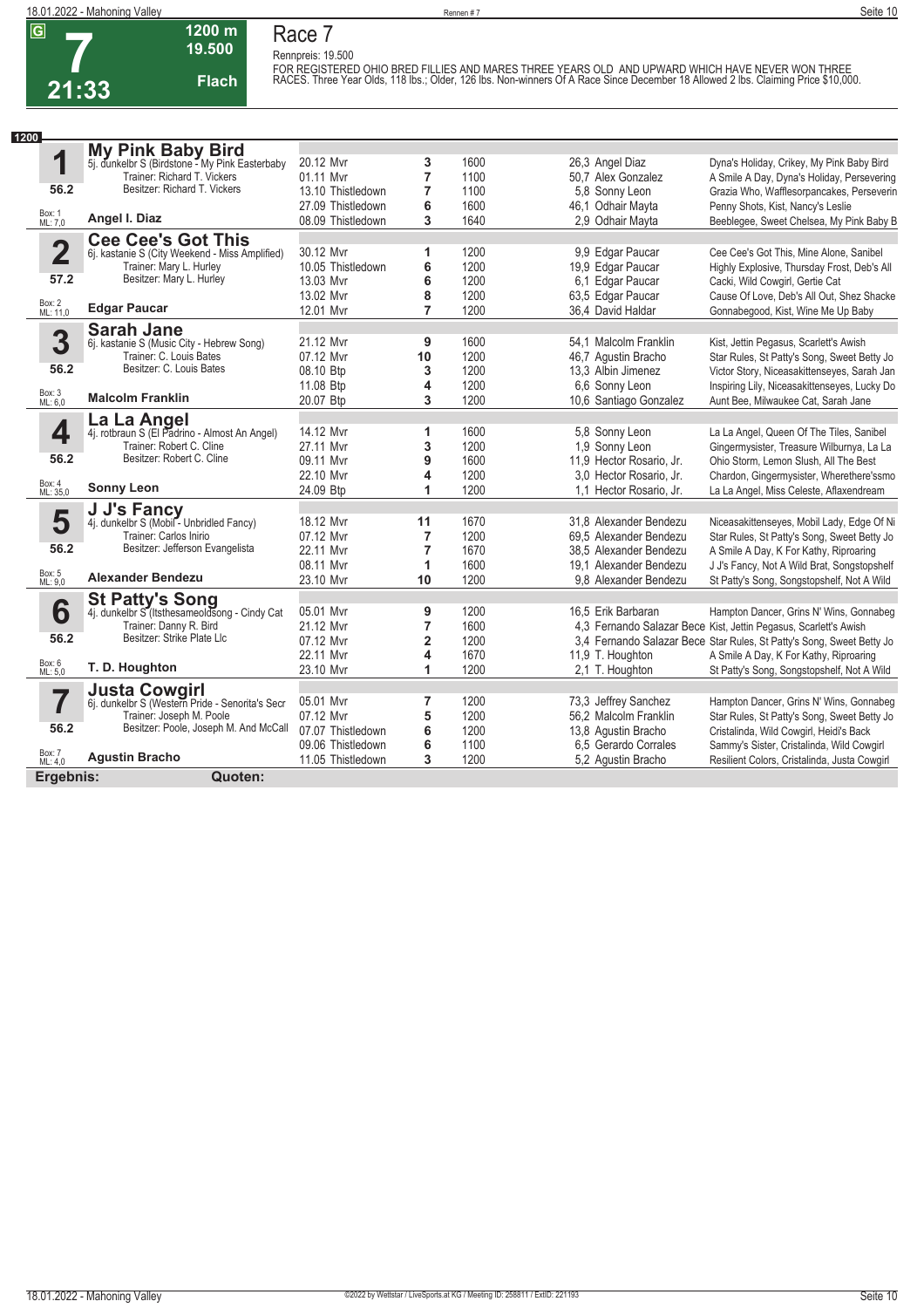**8 22:02**

## **Race 8 Rennpreis: 11.900**

**1200 m 11.900** 

**Flach**

**FOR FILLIES AND MARES THREE YEARS OLD AND UPWARD WHICH HAVE NOT WON A RACE SINCE JANUARY 18. Three Year Olds, 118 lbs.; Older, 126 lbs. Claiming Price \$4,000.** 

| 1200                    |                                                                         |                        |                         |      |                          |                                                                  |
|-------------------------|-------------------------------------------------------------------------|------------------------|-------------------------|------|--------------------------|------------------------------------------------------------------|
|                         | <b>Saratoga Style</b><br>6j. dunkelbr S (Revolutionary - Empire Desire) |                        |                         |      |                          |                                                                  |
| 1                       |                                                                         | 13.12 Mvr              | 3                       | 1600 | 1.1 Guillermo Rodriguez  | Orbiting The Sky, Manhattan Lady, Saratog                        |
|                         | Trainer: Jay P. Bernardini                                              | 26.11 Mvr              | $\mathbf 2$             | 1600 | 1,6 Guillermo Rodriguez  | Wicked Love, Saratoga Style, Orbiting The                        |
| 57.2                    | Besitzer: Jay P. Bernardini                                             | 02.11 Mvr              | 8                       | 1200 | 20,1 Guillermo Rodriguez | Bad Karma, Hidatsa Park, Myositis Mystiqu                        |
|                         |                                                                         | 02.12 Mvr              | 5                       | 1670 | 2.3 Yarmarie Correa      | Hollee Peach, Colorincolonel, Peggy's Cove                       |
| Box: 1<br>ML: 18,0      | <b>Charle Oliveros</b>                                                  | 26.10 Mountaineer      | 4                       | 1670 | 2.0 Alex Gonzalez        | Friday, Legendarys First, Dudes Pick                             |
|                         | <b>No Question</b>                                                      |                        |                         |      |                          |                                                                  |
| A<br>1                  | 6j. rotbraun S (Second In Command - Golden                              | 30.11 Mountaineer      | $\overline{\mathbf{2}}$ | 1000 | 7,7 Guillermo Rodriguez  | Cool Spring, No Question, Sworn Silence                          |
|                         | Trainer: Jay P. Bernardini                                              | 15.11 Myr              | 3                       | 1100 | 23,0 Guillermo Rodriguez | Hoboken Hustle, Appealing Julia, No Questi                       |
| 57.2                    | Besitzer: Jay P. Bernardini                                             | 29.09 Presque Isle Dow | 3                       | 1100 | 2.7 Mario Pino           | Color Force, Emerald Citadelle, No Questio                       |
|                         |                                                                         | 13.09 Presque Isle Dow | 3                       | 1200 | 4.5 Alex Gonzalez        | Ultimate Baroness, Emerald Citadelle, No Q                       |
| Box: 2<br>ML: 18,0      | <b>Guillermo Rodriguez</b>                                              | 01.09 Mountaineer      | 4                       | 1600 | 6.3 Charle Oliveros      | Fashion Frame, Miss Heart, Estrela Cadent                        |
|                         |                                                                         |                        |                         |      |                          |                                                                  |
| $\overline{\mathbf{2}}$ | <b>Sweetalkingjustice</b><br>9j. rotbraun S (Lantana Mob - Lost Appeal) | 26.07 Thistledown      | 4                       | 1670 |                          | 32,9 Fernando Salazar Bece Daring, Kennedie Sky, Miss Irish Boss |
|                         | Trainer: Tina Casalinova                                                | 15.07 Thistledown      | 5                       | 1600 | 29.6 Luis Gonzalez       | Spring City Gal, All American Jewel, Patti P                     |
| 57.2                    | Besitzer: Dave Casalinova                                               | 29.06 Thistledown      | 4                       | 1640 | 27.5 Luis Gonzalez       | Beach Babe, Fortunate Gina, Sheza Fine Ju                        |
|                         |                                                                         | 02.06 Thistledown      | $\overline{2}$          | 1600 | 2.3 Jose Bracho          | Laissez Faire, Sweetalkingjustice, Spit's Ima                    |
| Box: 3<br>ML: 21,0      | <b>Luis Alberto Batista</b>                                             | 19.05 Thistledown      | 4                       | 1600 | 9.5 Jose Bracho          | Pali's Reward, Best Of You, Gift From Mom                        |
|                         | <b>Wolf Eyes</b>                                                        |                        |                         |      |                          |                                                                  |
| 3                       | 7j. rotbraun S (Wildcat Heir - Silver Payday)                           | 05.01 Mvr              | 5                       | 1200 | 6.2 Hector Berrios       | Cascabria, Extra Salsa, Shyla                                    |
|                         | Trainer: Rodney C. Faulkner                                             | 21.12 Mvr              | 3                       | 1200 | 1.8 Hector Berrios       | Annmaria, Velvet Sami, Wolf Eyes                                 |
| 57.2                    | Besitzer: Llc R And P Racing Stables                                    | 13.12 Mvr              | 5                       | 1600 | 4.8 Joam Toledo          | Orbiting The Sky, Manhattan Lady, Saratog                        |
|                         |                                                                         | 30.11 Myr              | $\overline{7}$          | 1200 | 17.4 Joam Toledo         | Carol's Royalty, Extra Salsa, Velvet Sami                        |
| Box: 4<br>ML: 7,0       | <b>Hector Berrios</b>                                                   | 09.11 Mvr              | $\overline{2}$          | 1100 | 2.5 Joam Toledo          | Cascabria, Wolf Eyes, Extra Salsa                                |
|                         | <b>Manhattan Lady</b>                                                   |                        |                         |      |                          |                                                                  |
| 4                       | 7j. kastanie S (Wilburn - Ski Breeze)                                   | 04.01 Mvr              | 6                       | 1600 | 14,1 Joey Martinez       | Annmaria, Velvet Sami, Check Six                                 |
|                         | Trainer: John T. Brown                                                  | 13.12 Mvr              | $\overline{\mathbf{2}}$ | 1600 | 14,4 Angel Diaz          | Orbiting The Sky, Manhattan Lady, Saratog                        |
| 57.2                    | Besitzer: Linda Brown                                                   | 26.11 Mvr              | 5                       | 1600 | 50,2 Joe Musarro         | Wicked Love, Saratoga Style, Orbiting The                        |
|                         |                                                                         | 27.05 Thistledown      | 5                       | 1600 | 40.4 Jan Baez            | Trueamericanbeauty, Spring City Gal, Princ                       |
| Box: 5<br>ML: 16,0      | Angel I. Diaz                                                           | 11.05 Thistledown      | $\overline{7}$          | 1600 | 30,4 Jan Baez            | Backcat, Meet Me Half Way, Grady's Lady                          |
|                         | <b>Best Of You</b>                                                      |                        |                         |      |                          |                                                                  |
| 5                       | 7j. rotbraun S (Horse Greeley - Best To You)                            | 13.12 Mvr              | 6                       | 1600 | 28,7 T. Houghton         | Orbiting The Sky, Manhattan Lady, Saratog                        |
|                         | Trainer: Arizona Miller                                                 | 26.11 Mvr              | $\overline{7}$          | 1600 | 11,6 T. Houghton         | Wicked Love, Saratoga Style, Orbiting The                        |
| 57.2                    | Besitzer: Daniel Dunn                                                   | 16.11 Mvr              | 8                       | 1600 | 72,4 T. Houghton         | Peggy's Cove, Oxum Power, Friday                                 |
|                         |                                                                         | 09.10 Will Rogers      | 9                       | 320  | 5.0 Justine Klaiber      | She Walks On Water, Willie McBride, Heza                         |
| Box: 6<br>ML: 21,0      | <b>Luis Antonio Gonzalez</b>                                            | 29.06 Thistledown      | 10                      | 1640 | 5.2 Malcolm Franklin     | Beach Babe, Fortunate Gina, Sheza Fine Ju                        |
|                         | <b>Shyla</b>                                                            |                        |                         |      |                          |                                                                  |
| 6                       | 7j. dunkelbr S (Sangaree - Lady Francine)                               | 05.01 Mvr              | 4                       | 1200 | 5.6 Alexander Bendezu    | Cascabria, Extra Salsa, Shyla                                    |
|                         | Trainer: Glenroy Brown                                                  | 20.07 Thistledown      | 6                       | 1100 | 1,4 Ricardo Mejias       | Jilly From Jersey, Wolf Eyes, Dichotomy                          |
| 57.2                    | Besitzer: Sebastian Gonzalez                                            | 06.07 Thistledown      | $\overline{\mathbf{2}}$ | 1200 | ,9 Ricardo Mejias        | Pure Sugar, Shyla, I Got The Time                                |
|                         |                                                                         | 07.06 Thistledown      | 3                       | 1600 | 2,2 Ricardo Mejias       | Patti Patti Patti, Spring City Gal, Shyla                        |
| Box: 7<br>ML: 28,0      | <b>Alexander Bendezu</b>                                                | 20.05 Thistledown      | 3                       | 1200 | 4.1 Alexander Chavez     | Chargaree, Kennedie Sky, Shyla                                   |
|                         | <b>Bestow</b>                                                           |                        |                         |      |                          |                                                                  |
| 7                       | 5j. rotbraun S (Congrats - Joyce)                                       | 06.10 Thistledown      | 7                       | 1600 | 56,4 Mauro Cedillo       | Passionfortreasure, Quickpay, Lucky To Ha                        |
|                         | Trainer: Andrew Tumblin                                                 | 23.09 Thistledown      | 6                       | 1200 | 57,8 Angel Diaz          | Miss Over There, All American Jewel, Miss I                      |
| 57.2                    | Besitzer: Josue Quinones Rodriguez                                      | 05.08 Thistledown      | 5                       | 1200 | 52.2 Alexander Bendezu   | Meet Me Half Way, Hoboken Hustle, Cosi M                         |
|                         |                                                                         | 27.07 Thistledown      | 5                       | 1100 | 22,8 Joam Toledo         | Bad Karma, Promises Forever, Secret Princ                        |
| Box: 8<br>ML: 21,0      | <b>Alex Gonzalez</b>                                                    | 13.07 Thistledown      | 5                       | 1100 | 22.1 Erik Barbaran       | Miss Laura Lou, Bad Karma, Flat Out Super                        |
| Ergebnis:               | Quoten:                                                                 |                        |                         |      |                          |                                                                  |